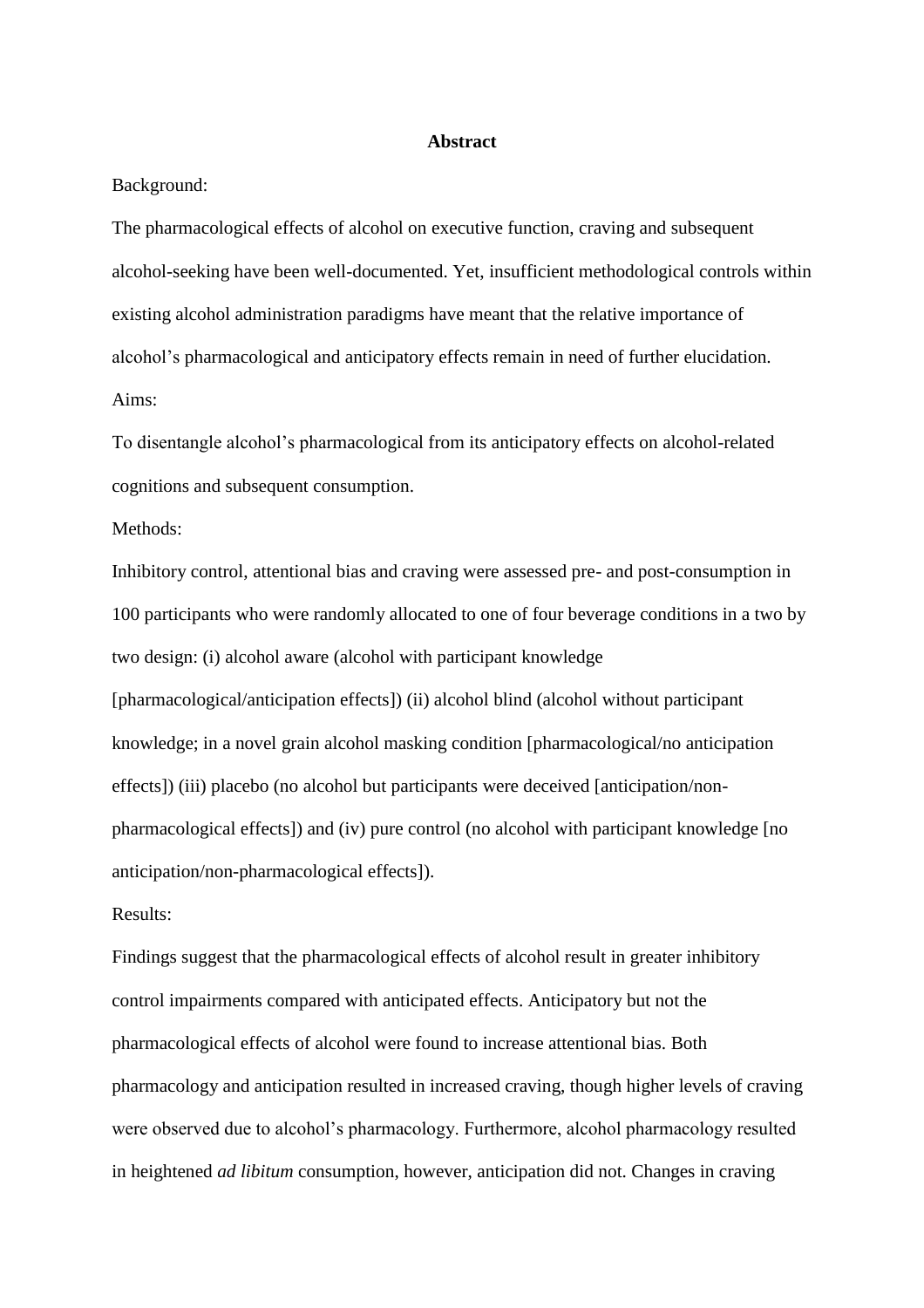partially mediated the relationship between initial intoxication and subsequent drinking, while inhibitory control impairments did not.

Conclusions:

Successive alcohol consumption appears driven primarily by the pharmacological effects of alcohol which are exerted via changes in craving.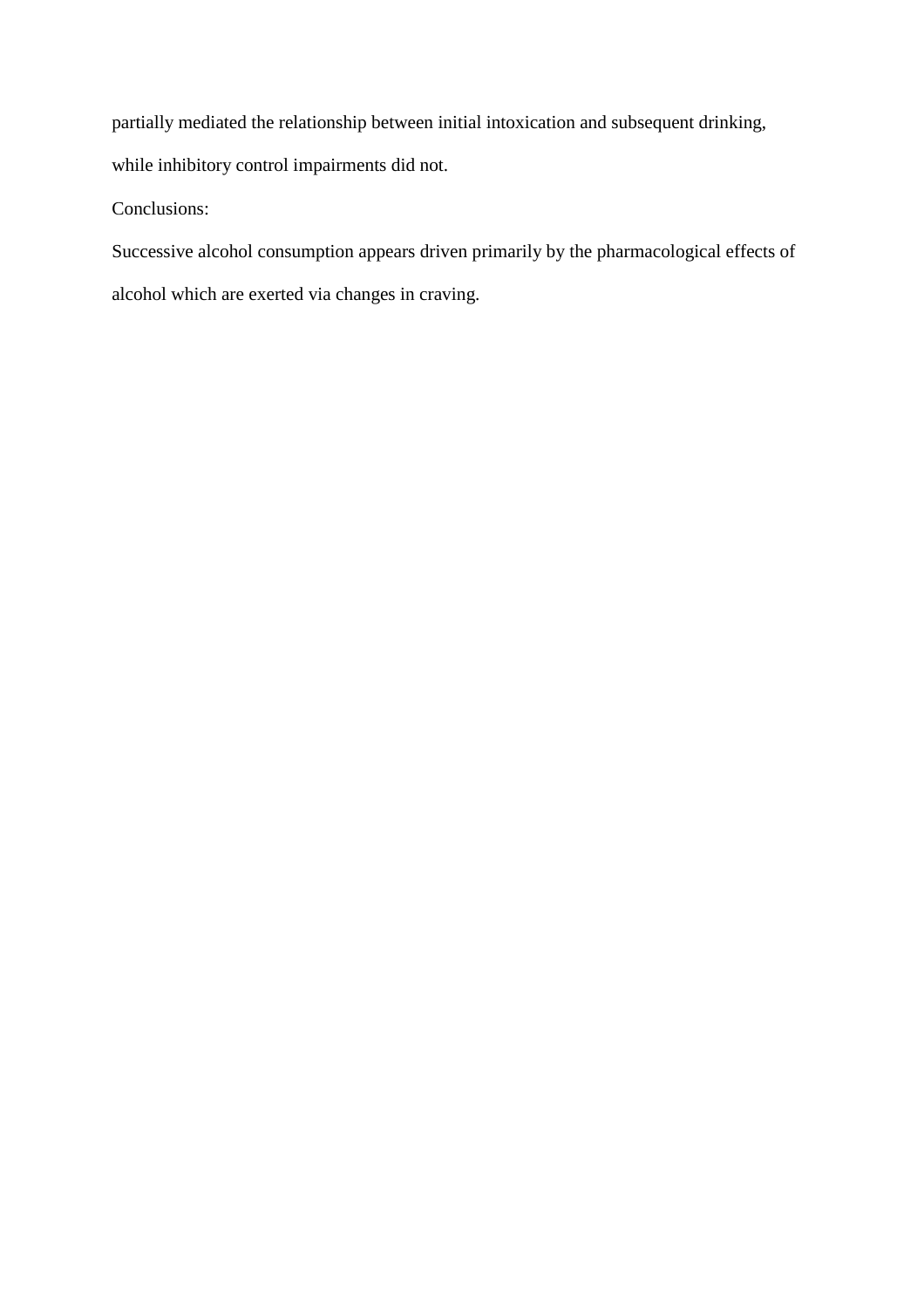#### **Introduction**

Research has established that both the pharmacological effects of intoxication and the psychologically anticipated effects of alcohol consumption impact alcohol behaviours in important ways. For example, low doses of alcohol have been found to increase subsequent consumption (Fernie et al., 2012), possibly by impairing inhibitory control mechanisms (Weafer & Fillmore, 2016) or by eliciting craving (McNeill et al., 2021). It is also established that psychosocially negotiated expectations about one's own and others' alcohol behaviours (McAndrew & Edgerton, 1969) and related cognitions (Marlatt et al., 1973) can exert significant influences on alcohol behaviours (Christiansen et al., 2017). To date, however, it has not been possible to fully disentangle alcohol's pharmacological and anticipated effects. This is because existing paradigms necessitate that participants either experience anticipation (in placebo conditions where non-alcoholic drinks are made to appear alcoholic) or pharmacological effects of alcohol combined with anticipation (in conditions where participants are given alcohol to drink). In other words, to date it has not been possible to assess the pharmacological effects of alcohol without also, to a greater or lesser degree, eliciting anticipatory effects. In order to achieve intoxication without anticipation, the current study addresses this limitation by introducing a methodology where beverages are also administered in a novel experimental condition in which participants are deceived about their alcoholic contents.

Existing research on how alcohol pharmacology impacts cognitive processing and consumption behaviour has primarily used a placebo alcohol condition as the basis for comparing the relative effects of intoxication. Here effects are assessed between participants who knowingly receive alcohol and those in the placebo group, who falsely believe their drinks contain alcohol. This approach has illuminated how alcohol affects various cognitive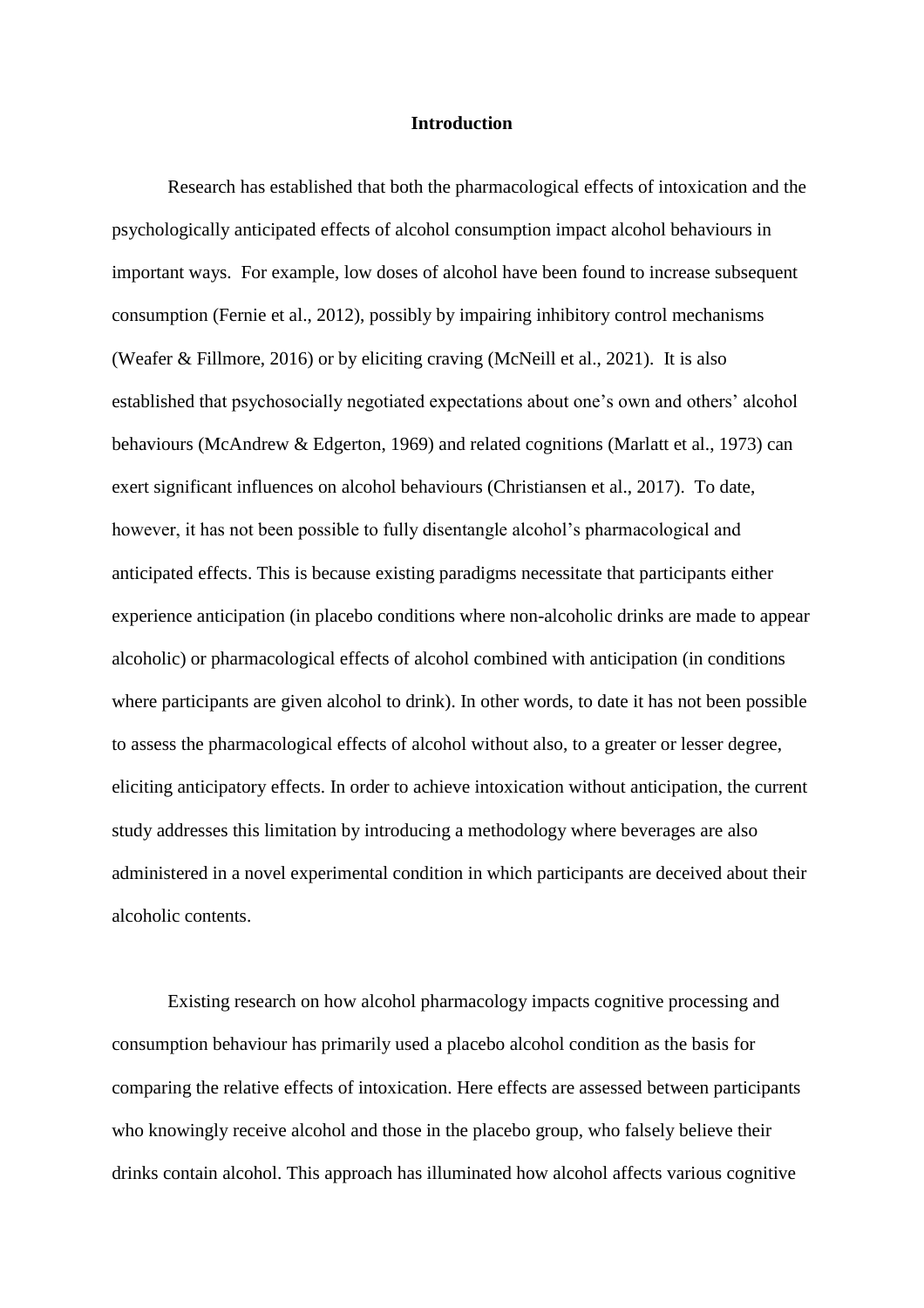processes including impairing inhibitory control (e.g., Caswell et al., 2013; Weafer & Fillmore, 2008), dose dependent effects on attentional bias (e.g., Duka & Townshend, 2004; Weafer & Fillmore, 2013), heightened craving (e.g., Rose & Grunsell, 2008) and increased risk taking (e.g., Rose et al., 2014).

The effects of alcohol pharmacology on cognitive processes have therefore been well documented, and the resulting transient changes have been found to be associated with subsequent alcohol consumption (Field et al., 2010). Specifically, consuming alcohol (sometimes referred to in the literature as alcohol pre-load, or 'priming' conditions), appears to be associated with increased alcohol seeking behaviours (including consumption; de Wit, 1996) and it has been suggested that these changes in behaviour are mediated by transient impairments in inhibitory control (Field et al., 2010). This theoretical view is informed by Weafer and Fillmore's (2008) work indicating that *ad libitum* consumption in a follow-up session correlated with alcohol induced inhibitory control impairments. While this research points to important relationship facets between inhibitory control changes and consumption, owing to its correlational nature, it was not designed to examine this relationship causally. Attempts to establish a causal link between inhibitory control and consumption by administering Transcranial Magnetic Stimulation to the right Dorsolateral Prefrontal Cortex (rDLPFC) have yielded mixed findings and highlight the possibility that other mechanisms may underpin this relationship (McNeill et al., 2018).

Alcohol-related attentional bias, identified as a further potential driver of consumption (Field & Cox, 2008), has also generated inconsistent findings. On the one hand, a bidirectional association between heightened attentional bias and alcohol-seeking behaviours has garnered support (ibid), and recent studies indicate that alcohol-related attentional bias is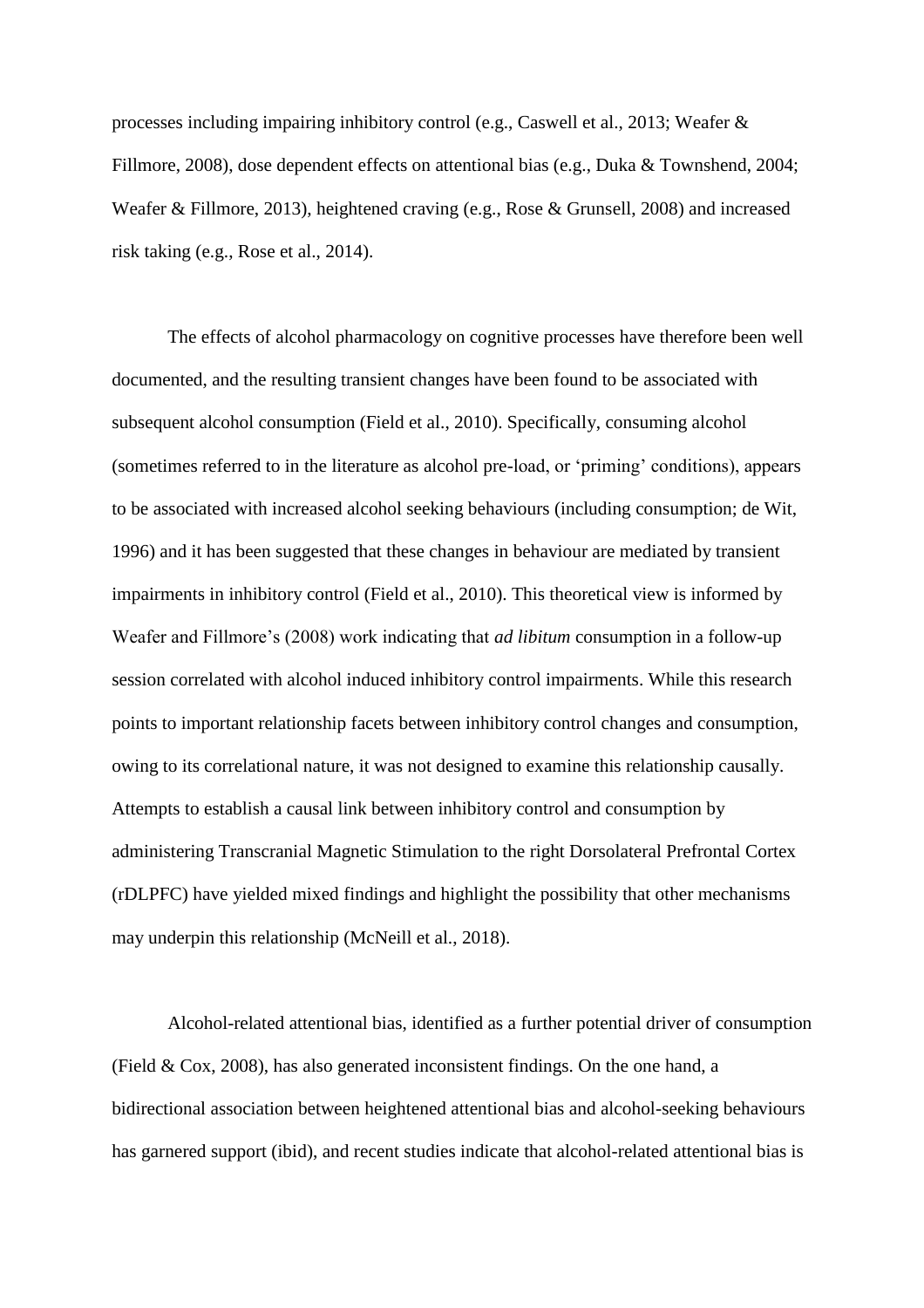most pronounced immediately prior to a drinking (Spanakis et al., 2019). However, the acute effects of alcohol on attentional bias also appear to be affected by peoples' previous alcohol involvement and acute intoxication. For instance, one study found that dose increases were associated with attentional bias decreases in heavy social drinkers but not among moderate social drinkers (Weafer & Fillmore, 2013). On the other hand, Fernie and colleagues (2012) found no effect of low doses of alcohol on attentional bias in heavy social drinkers, but an increase in light social drinkers. In both of these studies, changes in attentional bias were unrelated to *ad libitum* consumption. The existing literature therefore points to an intricate relationship between initial alcohol consumption and attentional bias, and further research to unpick the relative contributions of alcohol pharmacology and anticipation is required.

Theoretically it has been proposed that alcohol anticipation is driven by the associated reinforcing effects of its pharmacology (Marlatt et al., 1973) in that alcohol initiates a 'priming' effect, triggering alcohol seeking behaviours and eliciting cognitive changes which, to a greater or lesser extent, are comparable to those of alcohol itself (ibid). Complimenting cognitive approaches, McAndrews and Edgerton (1969) suggest theoretically that alcoholassociated environments and beliefs about normative alcohol behaviours can induce similar changes in alcohol seeking behaviour. Both cognitive and social research and theoretical contributions therefore converge to suggest that the mere suggestion of alcohol, whether that be smell of alcohol (e.g., Monk et al., 2016) or alcohol-related contexts (e.g., Field & Jones, 2017), can induce both cognitive and behavioural changes akin to actual alcohol consumption.

Overall, significant attempts have been made to understand the contributions of alcohol anticipation on inhibitory control and attentional bias, with the inclusion of pure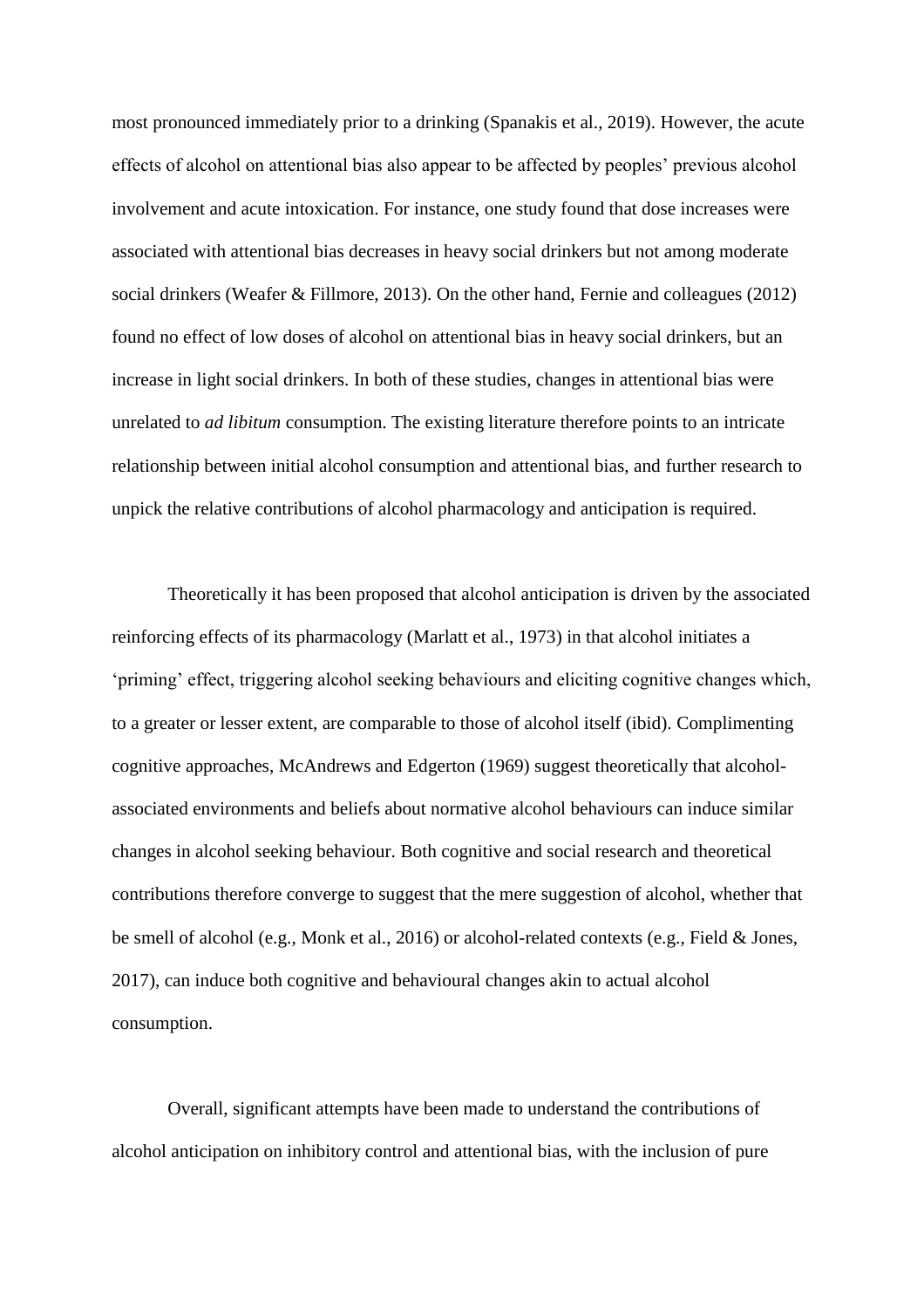control conditions where participants are administered a beverage free of alcohol and informed of this (e.g., Christiansen et al., 2013), with resultant performance of these participants compared against those in placebo and alcohol aware conditions (i.e.. the pp knowingly consume alcohol prior to testing). These studies have found the effects of anticipation on inhibitory control and craving to be relatively consistent. Specifically, they indicate that placebo-alcohol produces inhibitory control impairments (which are indicative of expectancy effects), while these impairments are not comparable with those evident in intoxicated participants in the alcohol aware condition (e.g., Christiansen et al., 2016). Similarly, there is evidence to suggest that placebo alcohol also heightens craving (Christiansen et al., 2013; Christiansen et al., 2016), but that patterns of craving differ in alcohol aware and placebo conditions (Rose et al., 2013). However, the literature evidencing the relationship between anticipation and attentional bias is scant, with one study demonstrating a heightening of attentional bias following placebo in heavy drinkers (Weafer & Fillmore, 2013). Furthermore, findings supporting the assertion that anticipation provokes increases in seeking behaviour are inconsistent (e.g., Christensen et al., 2017; Christiansen et al., 2013). So, while the inclusion of pure control designs has illuminated the relative contribution of anticipation to alcohol-related cognitions, findings have remained mixed and study designs have not been able to fully extricate the impact of anticipation from that of pharmacology.

To this end, the current study sought to build on the growing body of literature in this domain, by administering an alcohol blind condition. Here, researchers covertly dispensed alcohol within provided beverages, while participants were informed they are in a control condition and that their drink is free from alcohol. By introducing this protocol alongside a traditional alcohol aware, placebo and pure control administration protocols, it aimed to tease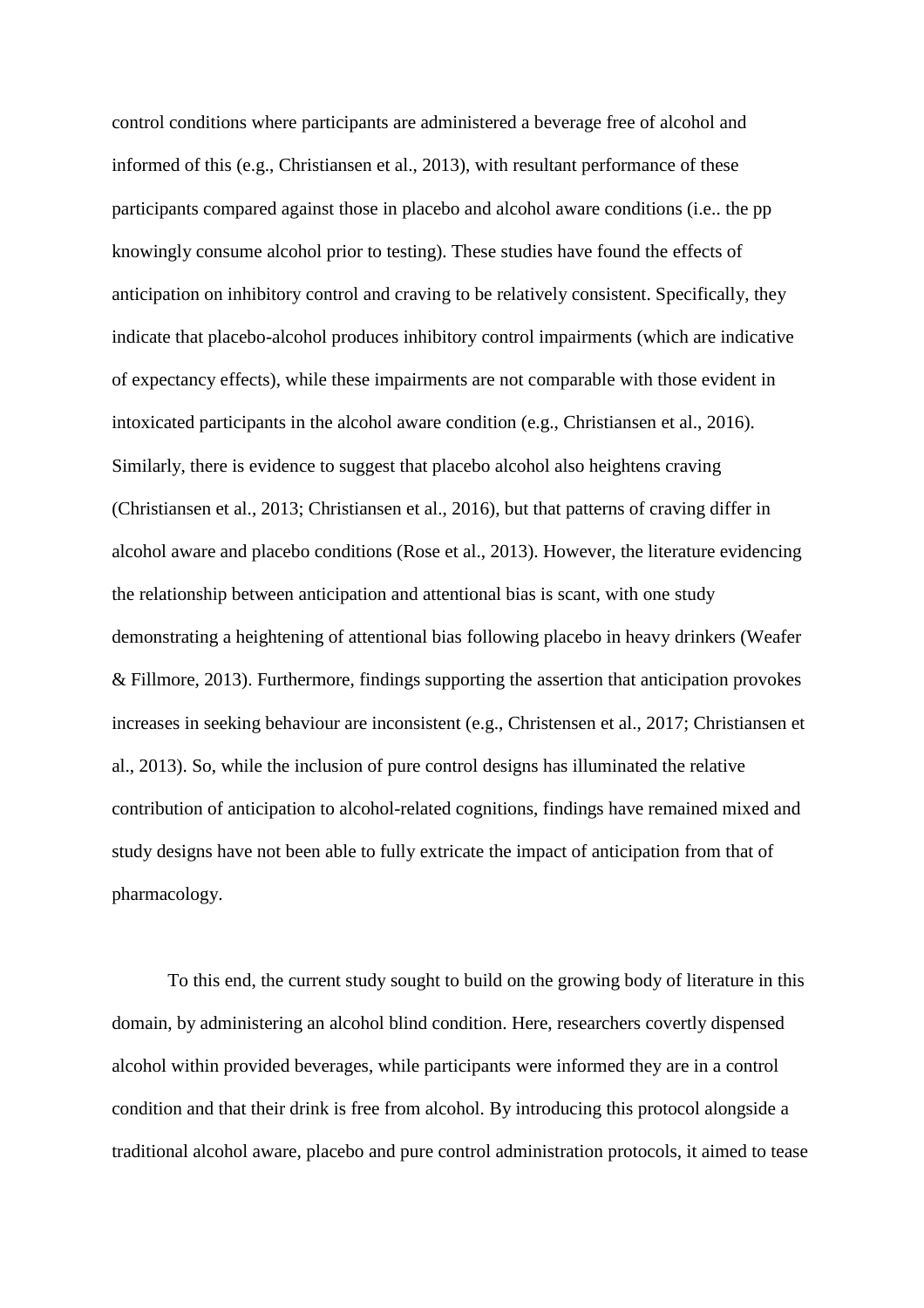apart the relative influence of pharmacology and anticipation exert on alcohol-related cognitions and consumption. Specifically, a 2 x 2 between participants design was employed with independent variables of anticipation (anticipation vs no anticipation) and pharmacology (pharmacological vs non-pharmacological) to test the following hypotheses:

- 1. Both the anticipatory effects of alcohol (present in the placebo condition) and alcohol's pharmacology (present in the alcohol aware and alcohol blind conditions) will result in i) impaired inhibitory control and ii) heightened craving.
- 2. The pharmacological effects of alcohol (in the alcohol aware and alcohol blind conditions) will result in significantly greater i) impairments in inhibitory control and ii) increases in craving.
- 3. Alcohol-related attentional bias will be significantly more pronounced in alcohol anticipation (in the placebo condition) rather than pharmacology conditions (in the alcohol aware and alcohol blind conditions).
- 4. *Ad libitum* consumption will be increased by alcohol's pharmacological effects (in the alcohol aware and alcohol blind conditions).
- 5. These patterns of *ad libitum* consumption will be mediated by i) inhibitory control impairments and ii) heightened craving.

### **Method**

### **Participants**

One hundred (57 female) participants aged 18 to 49 ( $M = 21.18$ ,  $SD = 4.73$ ) who were fluent English speakers and whose weekly consumption regularly exceeded the recommended limit of 14 UK units were recruited. Participants were from the student and staff populations of a University in Northwest England. They completed a medical screen questionnaire and participants indicating that they had medical conditions or were taking medications known to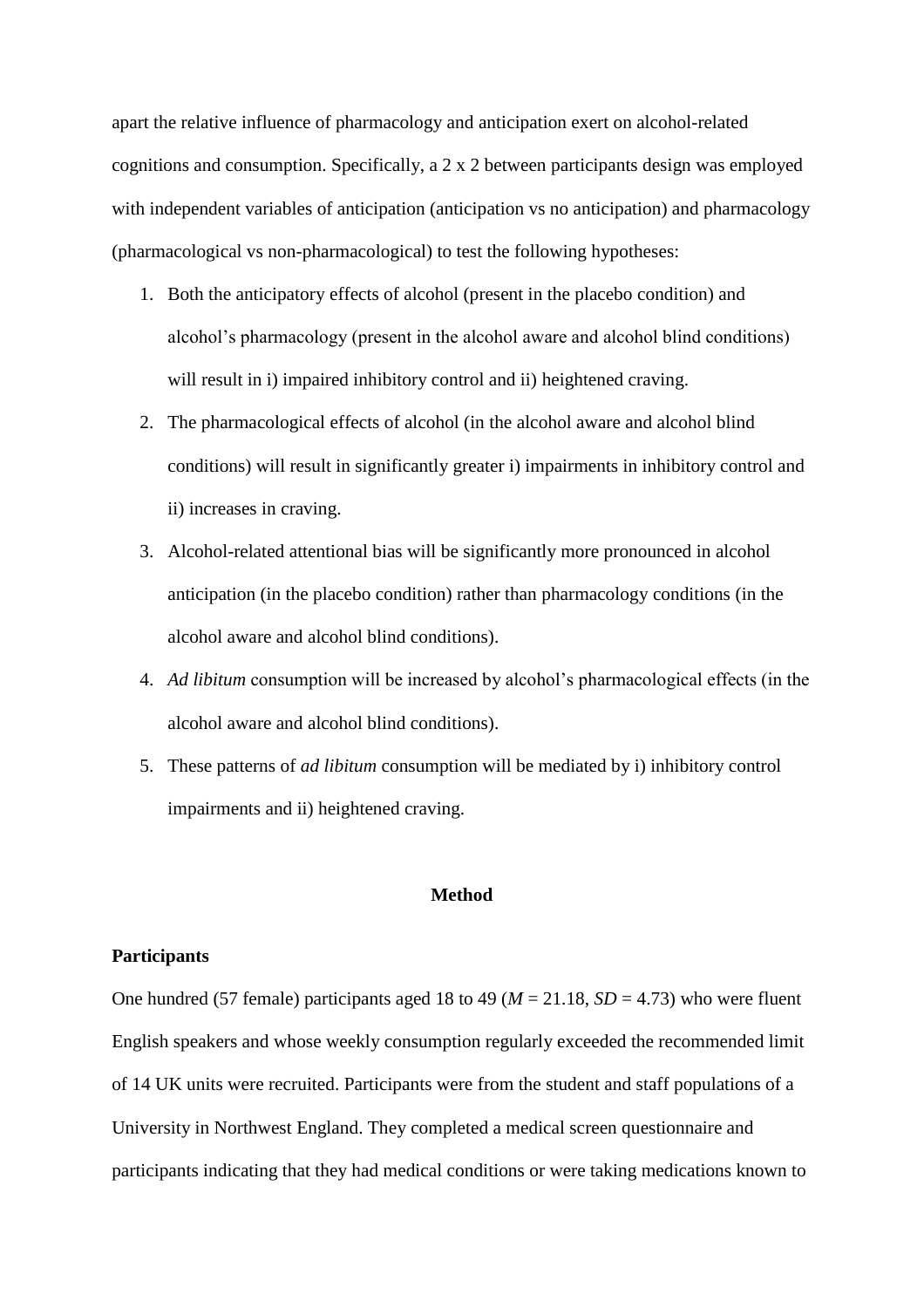interact with alcohol were excluded from the study. Those with a personal or family history of Alcohol Use Disorder were also excluded. Participants were reimbursed for their time by way of course credit or £10. The study was given ethical scrutiny and approval by the Faculty of Arts and Sciences Research Ethics Committee, Edge Hill University.

### **Design**

A randomised 2 x 2 between participants design was implemented, with independent variables of: anticipation (anticipation vs no anticipation) and pharmacology (pharmacological vs non-pharmacological). This was assessed using four beverage conditions: alcohol aware (pharmacology with anticipation), alcohol blind (pharmacology without anticipation), placebo (anticipation without pharmacology) and pure control (neither anticipation or pharmacology). Measures of inhibitory control, attentional bias and craving were taken both pre- and post-beverage administration, followed by a measure of *ad libitum* alcohol consumption. Dependent variables were computed by subtracting pre-beverage scores from post-beverage scores on each of the measures to produce a change score.

### **Materials**

*TimeLine Followback* (TLFB: Sobell & Sobell, 1990). Participants retrospectively self-report their alcohol consumption (in units) for the previous 14 days. Requiring participants to provide the number of units of alcohol consumed each day.

*The Alcohol Use Disorders Identification Test* (AUDIT: Saunders et al., 1993). The AUDIT consists of 10 items regarding alcohol consumption and its consequences. Scores range from 0-40, with scores  $\geq 8$  representative alcohol consumption of a hazardous level. This was shown to be reliable in the current sample ( $\alpha$  = .77).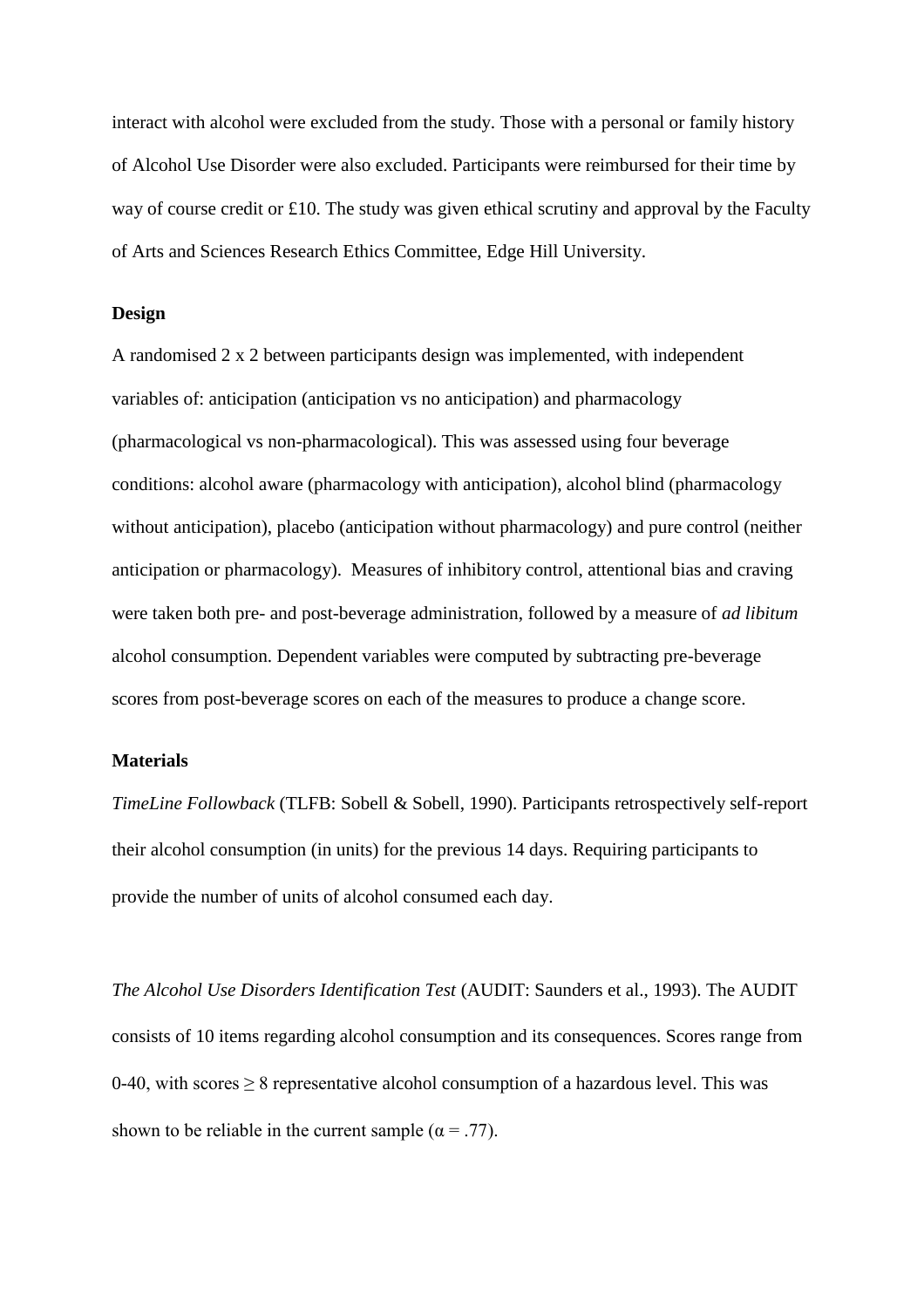*Barratt Impulsivity Scale* (BIS-11: Patton et al., 1995). The BIS is a multidimensional scale, consisting of three subscales; attentional, motor and non-planning impulsiveness. BIS-11 includes thirty fixed response items (e.g., 'I plan tasks carefully'), each on a four point scale (rarely/never – almost always/always); higher scores are indicative of increased impulsivity. The scale was found to be reliable in the current sample ( $\alpha = .81$ ).

*Desire for Alcohol Questionnaire – brief form* (DAQ; Love et al., 1998). The DAQ is a 14 item four-dimensional alcohol craving questionnaire. The factors include; positive and negative reinforcement, strong desires and intentions, and mild desires and intentions. The scale is scored on 1-7 Likert scale, with higher scores indicative of higher craving. Reliability analysis revealed the DAQ to be reliable in study 2 both pre ( $\alpha$  = .78) and post ( $\alpha$  = .80) beverage administration, both showing acceptable internal reliability.

*Mood and Subjective Intoxication Scales*. The scales consisted of 10 statements to which participants responded on a 100mm Visual Analogue Scale ranging from 'Not at all' to 'Extremely'. A total of six mood statements (e.g., 'I feel happy, I feel sad'), 3 each for positive and negative moods and 4 intoxication statements (e.g., 'I feel drunk, I feel dizzy').

### **Computerised cognitive tasks**

*Stop-signal task* (SST: Verbruggen et al., 2008). The Stop Signal task consists of two concurrent tasks: A Go task (75% of trials), which is a choice reaction task where participants categorise arrows on the screen based on their orientation (left or right) and a stop task (25% of trials) where an auditory tone (the stop signal) indicates that participants should inhibit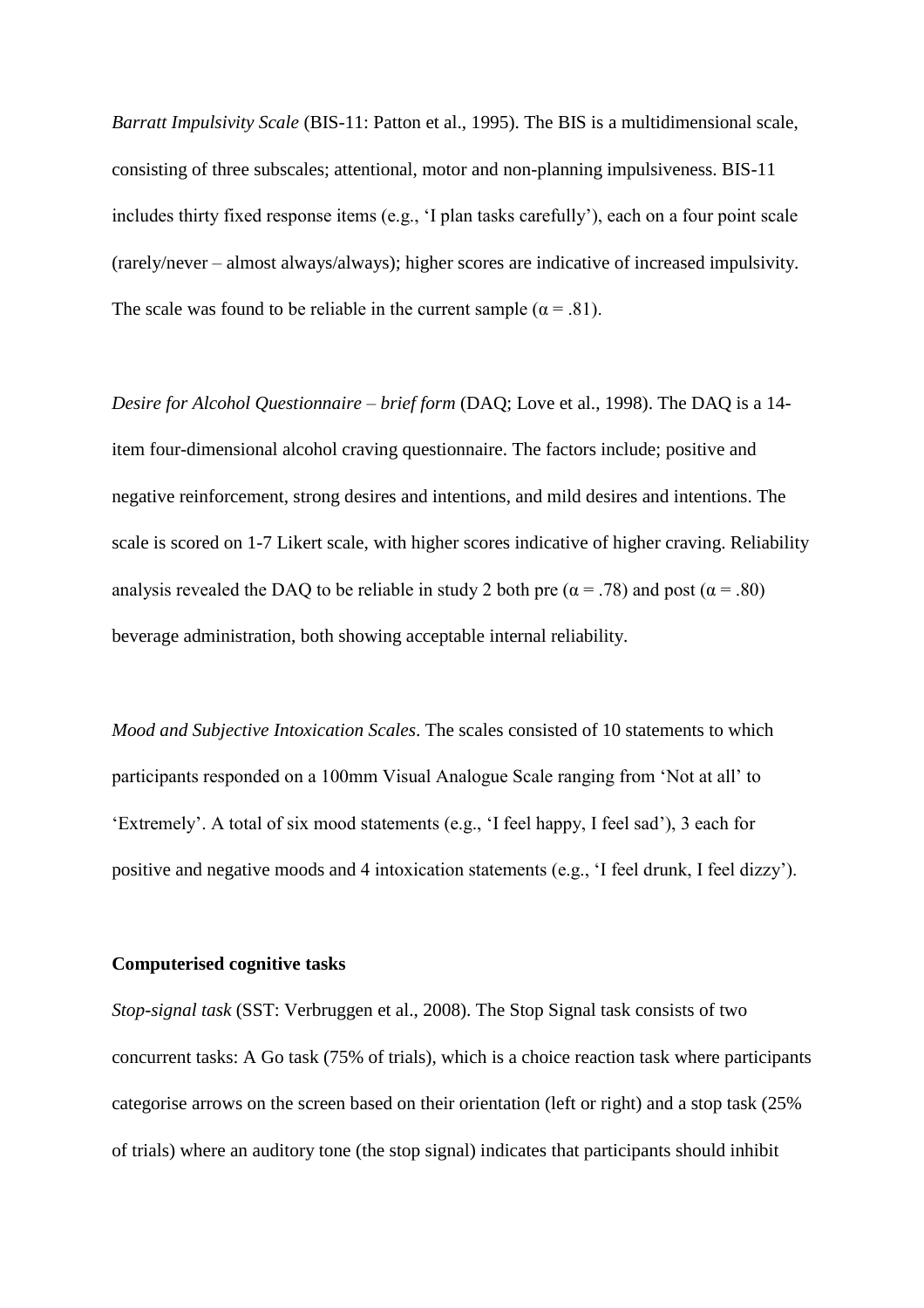their response to the go signal. Participants are required to respond as quickly and accurately as possible to the stimuli with a predetermined corresponding key. Upon hearing the auditory tone (the stop signal) participants are required to inhibit their response. After 2000ms the trial times out.

On the stop trials, tones are delivered at fixed delays (known as Stop-signal delays or SSD) of between 50ms and 500ms following the presentation of the go stimulus. The stop signal task uses these SSDs dynamically, based on participant performance. The *one-up onedown tracking procedure* (Logan et al., 1997) was implemented, which adjusts the SSDs after each trial. After successful inhibition trials, the SSD increases by 50ms, handicapping the stop signal process on the next stop signal trial. Unsuccessful inhibition trials result in the SSD decreasing by 50ms. In accordance with the 'horse race' model, the degree of difficulty in inhibiting responding increases as the delay between the go stimulus and the stop signal increases (Logan et al., 1984). The task provides an outcome variable of stop-signal reaction time (SSRT). SSRT is calculated by extracting the percentage errors (failure to inhibit response on stop trials) at each of the SSDs (50 – 500ms, at 50ms intervals), then calculating a SSRT value for each SSD based on the reaction time (RT) distribution. Overall SSRT score was calculated by averaging the SSRT values for each of the SSD's. Impaired response inhibition is demonstrated through longer SSRT values; SSRT represents an estimate of the time required to stop initiated Go response (see Band et al., 2003). Participants received 3 experimental blocks of 64 trials, allowing for a short break between each block. Internal reliability was assessed between each of the 3 experimental blocks for both pre- and postmanipulation (pre  $\alpha = .77$ , post  $\alpha = .71$ ) both indicating acceptable reliability.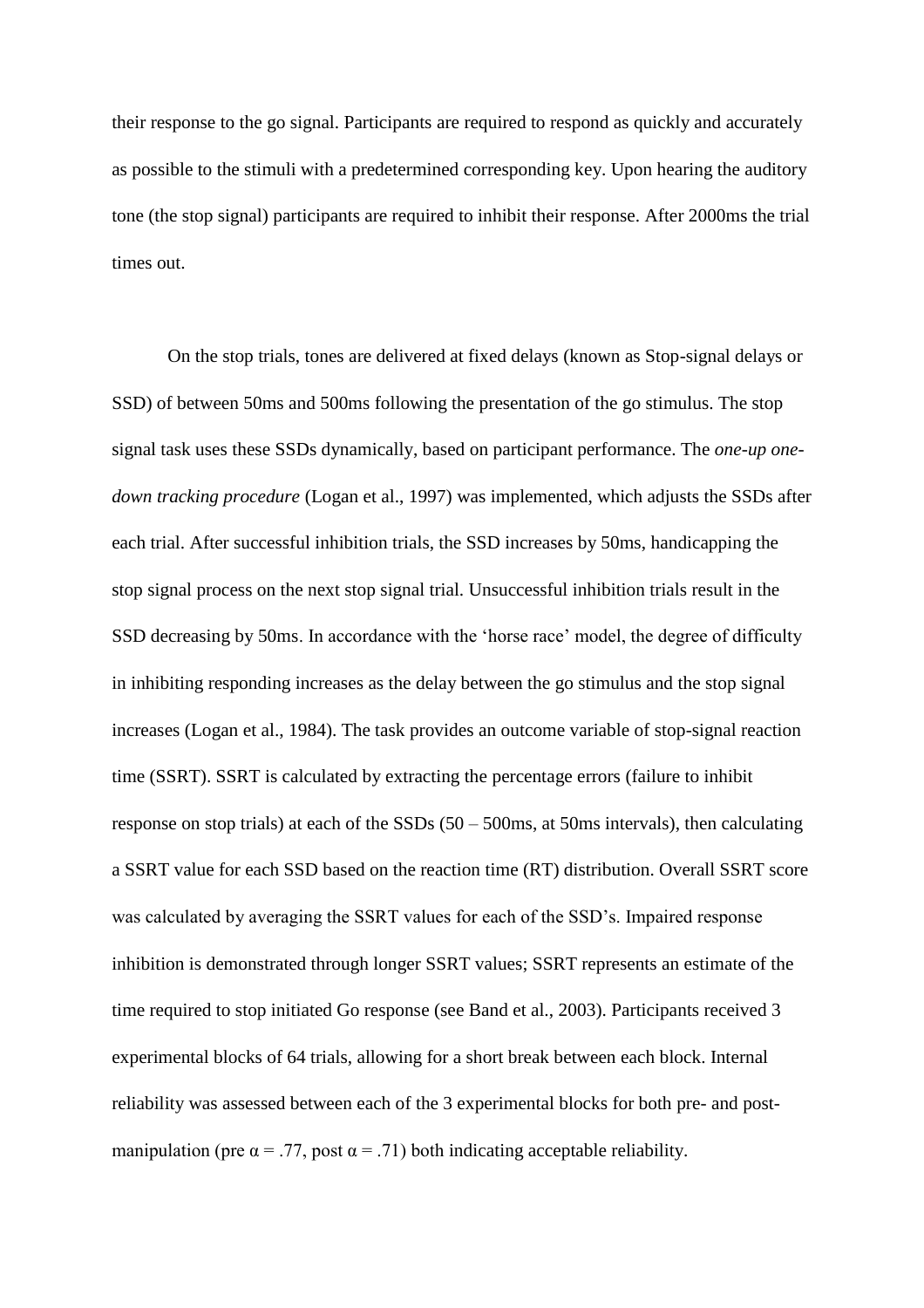*Visual Probe task* (Schoenmakers, Wiers & Field, 2008). The visual probe task was programmed in Experiment Builder and deployed in concurrence with the Eye-link 1000 eyetracker (SR Research, Mississauga, ON, Canada) to assess attentional-bias. The task begins with the presentation of a fixation cross, signalling the beginning of each trial. Following this, manual submission of any key triggers the exhibition of images which are presented side-byside 60mm apart, in alcohol/neutral pairs. Each trail had a duration of 2000ms and the task consisted of 40 trials in total. During each trail participants were instructed to allow their attention to drift over the images naturally, but they do not need to manually respond to the pictures. The pictorial stimuli consisted of ten alcohol-related pictures (as used by Christiansen et al., 2013) were matched with ten control pictures, based on brightness, complexity and valence. The alcohol-related pictures portrayed alcohol (e.g., bottle of beer, wine or spirits) or alcohol being consumed. The neutral pictures portrayed stationary (e.g., pens) or close-up action shots of stationary in use (e.g., a person licking an envelope). Pictures were each presented four times in pseudorandom order, twice on the right and twice on the left. Alcohol-related images (e.g., beer bottle) were always paired with stationary only images (e.g., pens), while images of alcohol being consumed were paired with action shots of stationary in use. Pictures were presented in landscape (125mm wide x 100mm high). Dwell time was calculated by summing the time (ms) participants spent focusing on both the alcohol and neutral stimuli for each trail, with a subsequent mean for alcohol and neutral stimuli calculated. The reliability of the Visual Probe task was shown to be fairly poor, both pre ( $\alpha$  = .53) and post ( $\alpha$  = .36), however, this is consistent with previous findings (e.g., Field & Christiansen, 2012).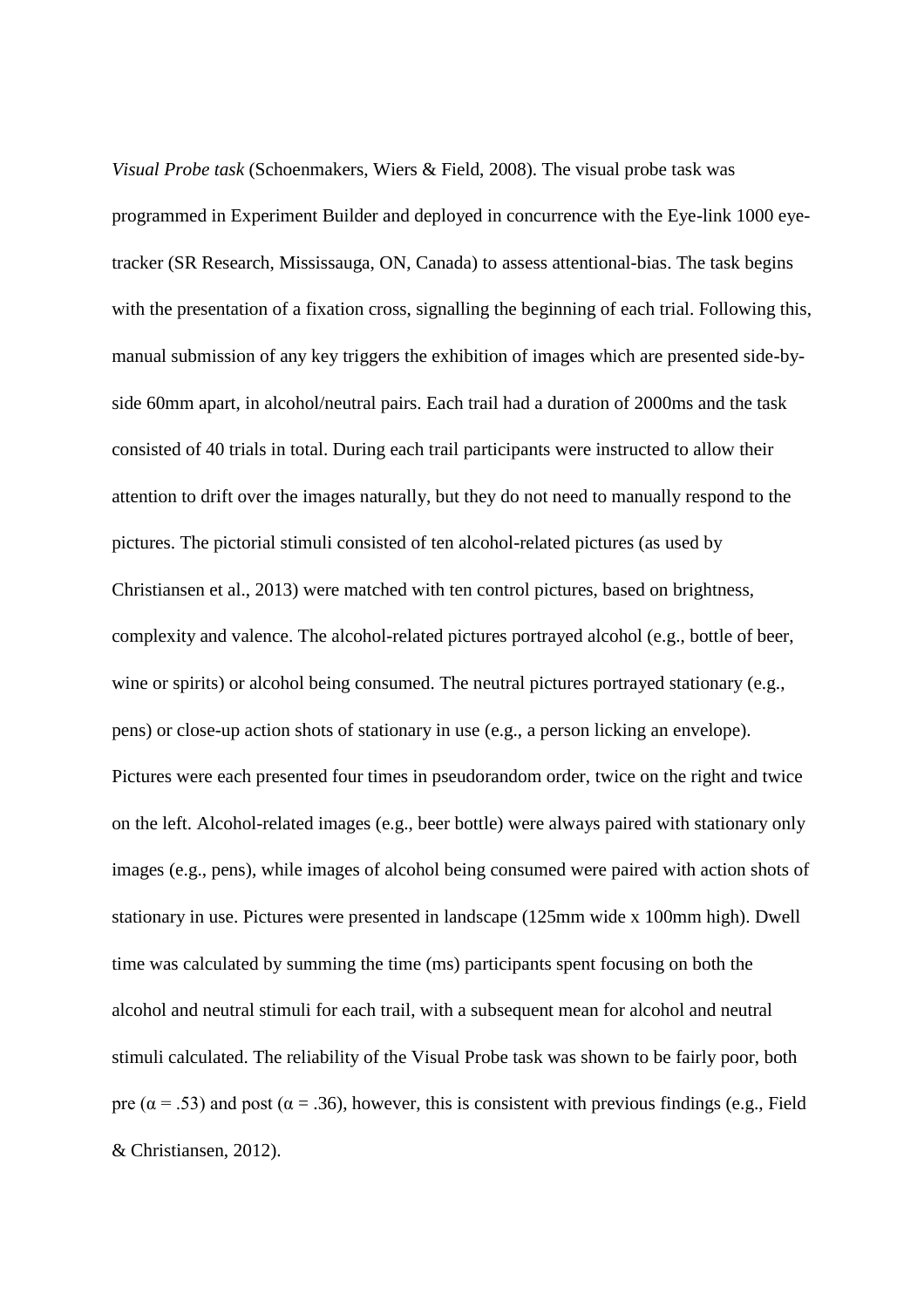#### **Alcohol Administration**

All drinks were divided into 3 equal glasses and the participants were given 10 minutes to consume the total volume of the presented mixtures, followed by a 20 minutes rest period prior to completing post-consumption experimental tasks.

## *Alcohol aware and placebo conditions*

The administration of an alcohol here is to assess its acute pharmacological effects. As per Rose and Grunsell (2008), participants were administered a volume of alcohol based on their weight (.4g/kg). In the alcohol aware condition, alcohol in the form of vodka was mixed with fresh orange juice and tonic water in equal parts. It was made clear to participants the beverage contained alcohol. In the placebo condition, participants were administered equal parts fresh orange juice and tonic water, which has a natural bitterness to heighten the sense of alcohol's presence. To enhance the illusion of alcohol consumption, vodka (>2ml) was sprayed lightly on the rim of the glass and participants were told their drink contained alcohol. Overall, the placebo condition is designed to present a non-alcoholic drink as a drink containing alcohol using deception.

## *Alcohol blind condition*

For the alcohol blind condition, grain ethanol (.4g/kg) was mixed with orange juice, calculated to match the dilution of the alcohol aware condition mixture. Grain ethanol was opted for over vodka as a significantly lower volume of liquid is required to meet the .4g/kg. This increased the possibility of masking the presence of alcohol. Ten millilitres of liquid sweetener (Canderel®) were added to the mixture to further mask the bitterness of the ethanol (informed by pilot testing) and participants were asked to consume a strong mint immediately prior to drinking as a further concealment. Unlike the other beverage conditions (alcohol aware, placebo), the alcohol blind beverage did not contain tonic water, due the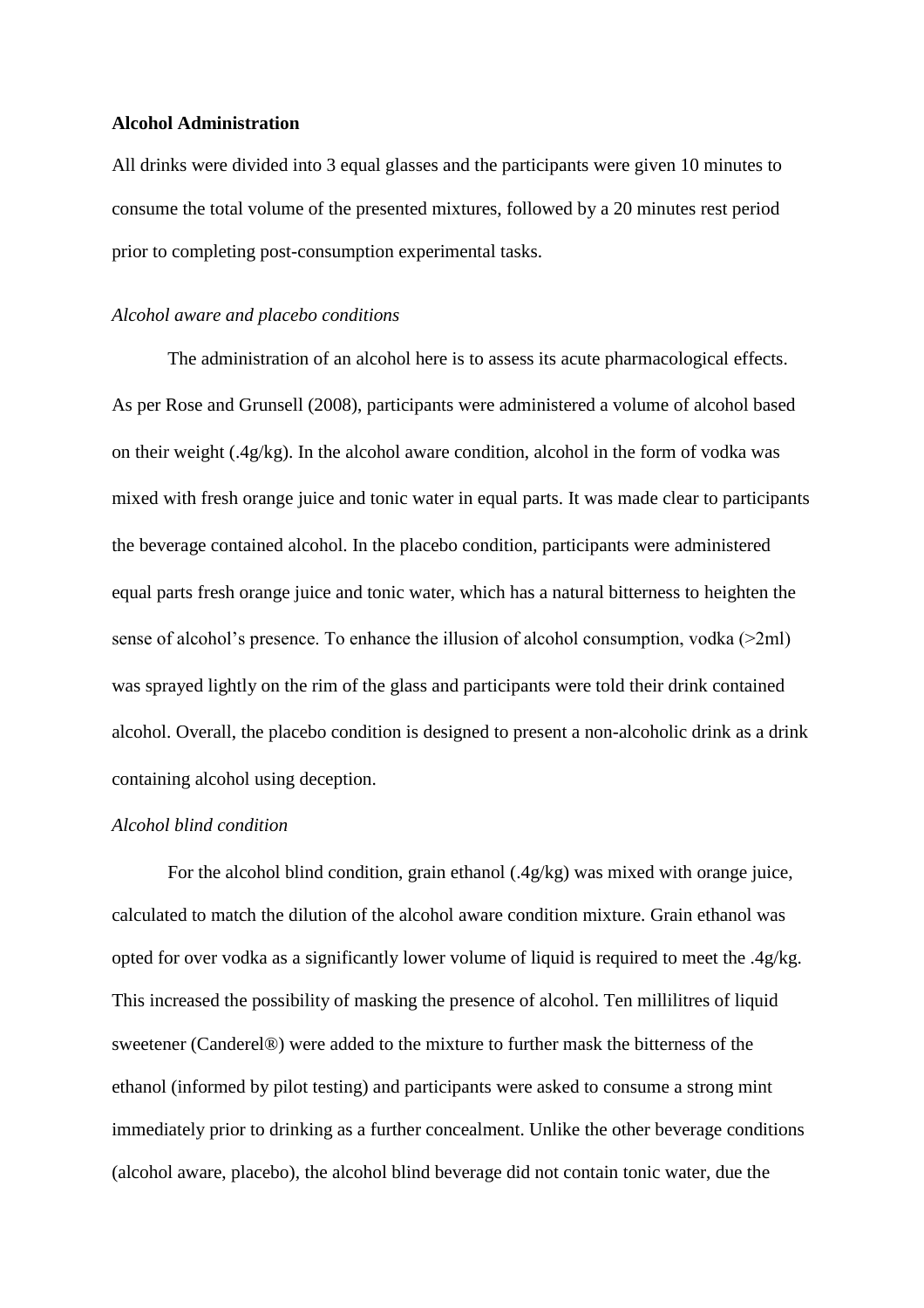natural bitterness associated, thus, mitigating the use of sweetener. Participants were informed that they were in a control condition and that their beverages had been prepared to match the calorific content of drinks in the alcohol condition.

### *Pure control condition*

For the pure control condition, participants were given fresh orange juice (tonic was not used as its bitterness may inappropriately suggest the presence of alcohol) of volume equivalent to other conditions and based on their body mass, and the participants were informed the drink contained no alcohol. They were also presented the drink in 3 equal measures and had 10 minutes to consume, followed by the same 20-minute rest period.

#### **Ad libitum consumption**

*Ad libitum* consumption is a method of measuring immediate alcohol consumption, indicative of motivation to drink, following an experimental manipulation (e.g., the administration of an alcohol pre-load). The bogus taste test is a means of assessing *ad libitum* alcohol consumption while reducing participant demand characteristics, using deception (Christiansen et al., 2015). Participants were presented with three different beers (330ml of each) and asked to rate the taste of each beer on ten dimensions (e.g., pleasant and light; see Jones et al., 2011). For rating purposes, participants were informed that they may drink as little or as much as they need. The remaining volume was then measured and subtracted from the initial volume to indicate how much the participant consumed.

### **Procedure**

Each experimental session took place between 12-6pm in a laboratory. Participants were informed that they were required to refrain from drinking alcohol a minimum 12 hours prior and upon arriving at the laboratory a breathalyser reading was taken in order to ensure a reading of .00mg/l (Lion Alcolmeter 400, Lion Laboratories, Vale of Glamorgan, United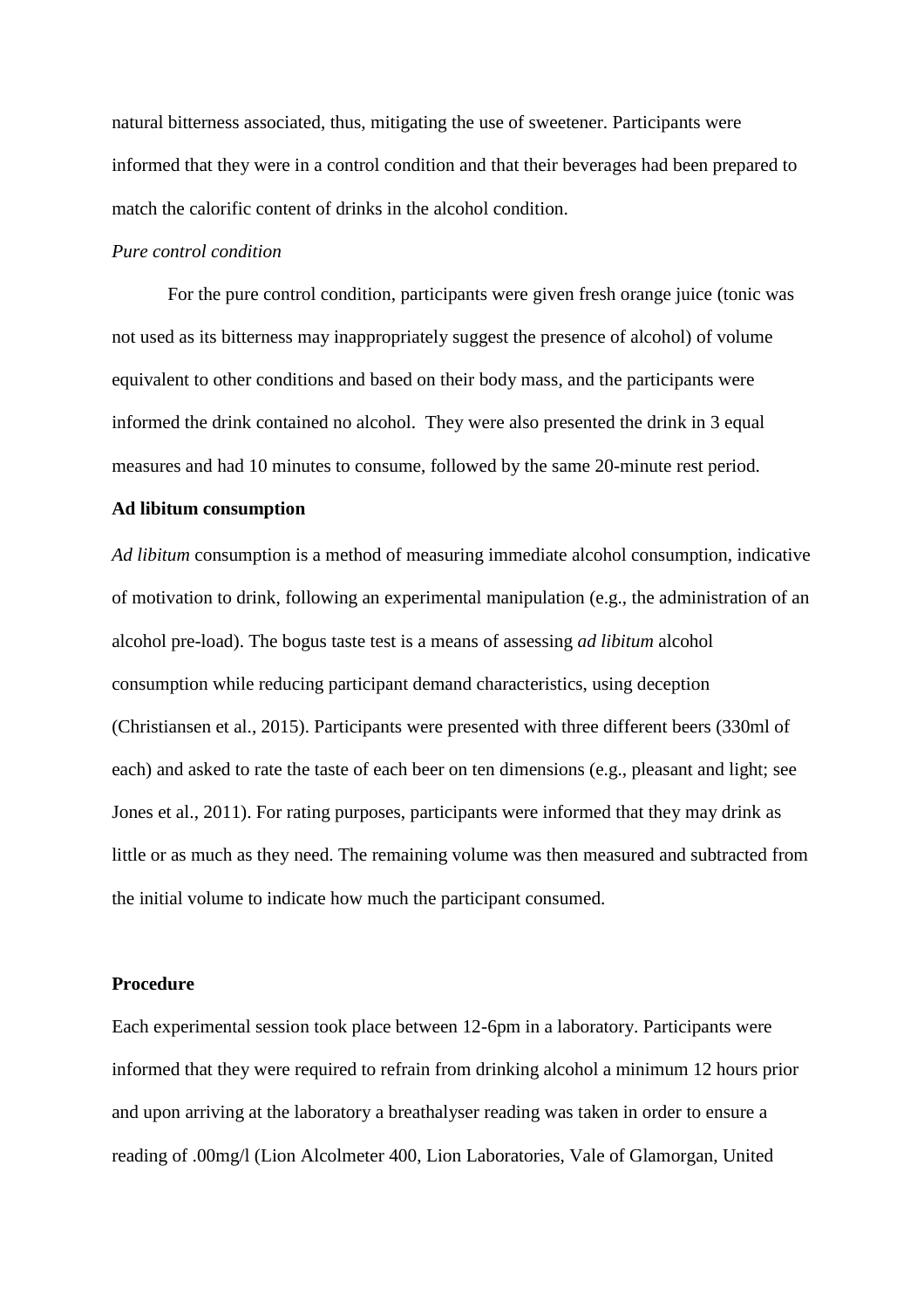Kingdom). Participants were also asked to avoid eating 3 hours before the session. After providing informed consent, participants completed an initial questionnaire battery (TLFB, AUDIT, BIS, DAQ, mood and intoxication scales), followed by baseline measures of inhibitory control and attentional bias, in a counterbalanced order. Participants were then provided with a beverage, dependent on their randomly allocated beverage condition ( $n = 25$ ) per condition). They were informed they had 10 minutes to drink the whole drink and they were then given a 20-minute rest period. Participants were then breathalysed for a second time, before repeating the DAQ, mood and subjective intoxication scales, measures of inhibitory control and attentional bias, all in a counterbalanced order. Finally, participants completed the bogus taste task to measure their *ad libitum* consumption. Experimental sessions took approximately 1 hour 40 minutes and all participants were fully debriefed following completion of the study.

#### **Results**

### *Sample Characteristics*

A MANOVA was performed to assess any differences between conditions or genders in terms of sample characteristics (e.g., AUDIT, BIS). No significant differences were revealed between conditions *Pillai's Trace* = .20,  $F(18, 279) = 1.30$ ,  $p = .32$ ,  $\eta_p^2 = .07$  or between genders *Pillai's Trace* = .09,  $F(6, 93) = 1.61$ ,  $p = .15$ ,  $\eta_p^2 = .09$ . A further ANOVA was performed to ensure that there were no difference between genders for breath alcohol level post beverage (only alcohol containing conditions assessed),  $F(1, 48) = .20$ ,  $p = .66$ ,  $\eta_p^2 =$ .004. Table 1 contains means and standard deviations for all baseline measures.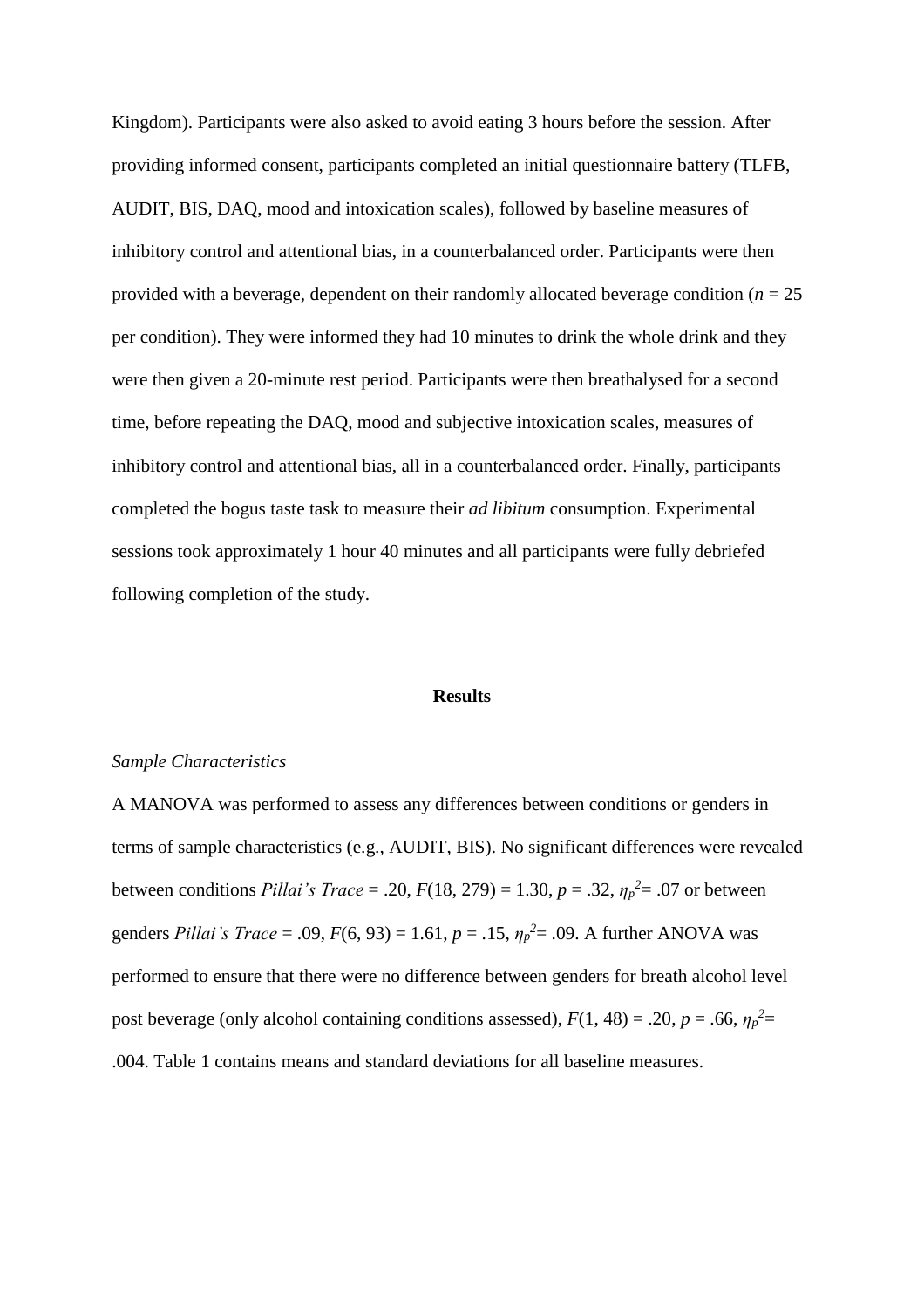|                  | Male       | Female     | Pure       | Placebo    | Alcohol      | Alcohol    | Total       |
|------------------|------------|------------|------------|------------|--------------|------------|-------------|
|                  | $(n = 43)$ | $(n = 57)$ | Control    | $(n = 25)$ | <b>Blind</b> | Aware      | $(n = 100)$ |
|                  |            |            | $(n = 25)$ |            | $(n = 25)$   | $(n = 25)$ |             |
| <b>AUDIT</b>     | 12.44      | 10.35      | 10.36      | 9.44       | 12.40        | 12.80      | 11.25       |
|                  | (4.66)     | (4.56)     | (4.88)     | (3.63)     | (4.12)       | (5.17)     | (4.64)      |
| <b>TLFB</b>      | 38.21      | 25.81      | 25.08      | 26.42      | 32.74        | 40.34      | 31.15       |
|                  | (26.72)    | (22.64)    | (21.93)    | (21.22)    | (19.67)      | (33.66)    | (25.12)     |
| <b>BIS</b>       | 17.02      | 16.12      | 16.44      | 15.56      | 17.40        | 16.64      | 16.51       |
| Attentional      | (3.23)     | (3.59)     | (3.55)     | (3.87)     | (3.75)       | (3.36)     | (3.45)      |
| <b>BIS</b> Motor | 25.02      | 22.88      | 22.00      | 24.24      | 24.24        | 24.72      | 23.80       |
|                  | (5.13)     | (4.19)     | (4.16)     | (5.09)     | (4.02)       | (5.26)     | (4.72)      |
| <b>BIS Non-</b>  | 25.56      | 23.77      | 23.80      | 23.68      | 26.12        | 25.25      | 24.54       |
| planning         | (5.10)     | (4.33)     | (4.58)     | (4.54)     | (4.80)       | (4.66)     | (4.74)      |
| <b>BIS</b> Total | 66.92      | 62.30      | 61.08      | 62.88      | 67.24        | 65.96      | 64.29       |
|                  | (10.59)    | (8.58)     | (9.48)     | (10.89)    | (8.46)       | (9.22)     | (9.72)      |

Table 1: *Means (and standard deviations) for sample characteristics, broken down by gender and beverage condition*

AUDIT = Alcohol Use Disorder Identification Test, TLFB = Timeline Followback a measure of UK units consumed over the past 14 days, BIS = Barrett Impulsivity Scale and Attentional, Motor and Non-planning are subscales of the BIS

A MANOVA was undertaken to assess if any differences existed between conditions for prebeverage scores, no significant effect of beverage condition was observed *Pillai's Trace* = .09,  $F(15, 282) = .56$ ,  $p = .91$ ,  $\eta_p^2 = .03$ . Subsequently, pre-beverage scores were subtracted from the post-beverage score to produce change scores. Table 2 contains means and standard deviations for pre- and post-beverage, plus change scores for positive and negative mood, and each of the dependent variables (SSRT, AB and DAQ).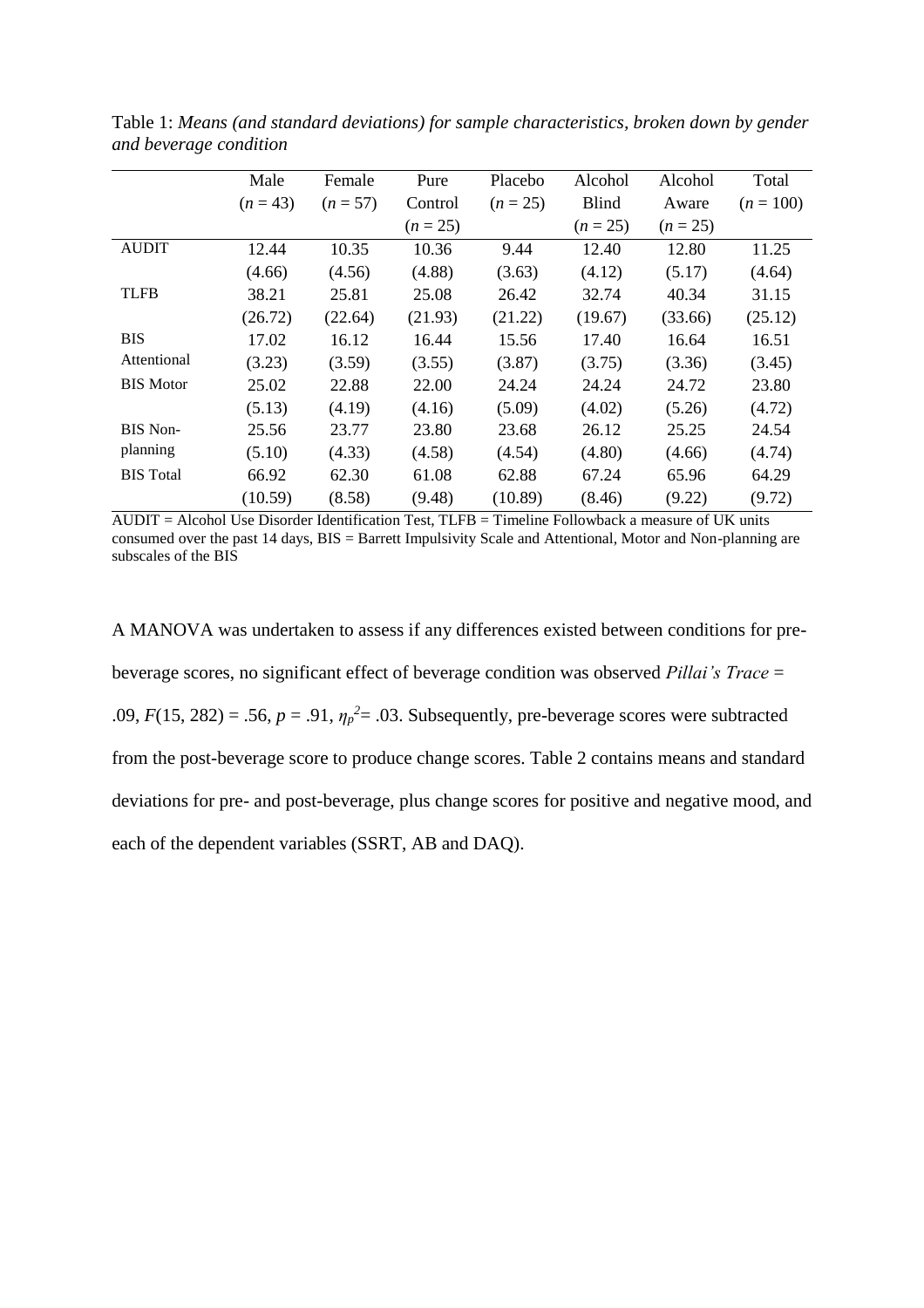|                    | <b>Pure Control</b> | Placebo         | Alcohol Blind   | <b>Alcohol Aware</b> |
|--------------------|---------------------|-----------------|-----------------|----------------------|
|                    | $(n = 25)$          | $(n = 25)$      | $(n = 25)$      | $(n = 25)$           |
|                    | Mean $(SD)$         | Mean $(SD)$     | Mean $(SD)$     | Mean $(SD)$          |
| Pre-positive       | 214.56 (45.89)      | 203.36 (37.08)  | 203.60 (42.37)  | 205.80 (42.58)       |
| Post-positive      | 216.64 (49.79)      | 207.12 (32.47)  | 209.68 (41.53)  | 210.20 (42.88)       |
| Positive change    | 2.08(15.50)         | 3.76(20.32)     | 6.08(17.94)     | 4.40 (18.32)         |
| Pre-negative       | 62.20 (35.49)       | 78.20 (28.07)   | 72.84 (30.50)   | 79.68 (38.00)        |
| Post-negative      | 80.37 (40.72)       | 74.88 (23.83)   | 75.48 (32.24)   | 76.60 (36.06)        |
| Negative change    | 18.16 (23.48)       | $-3.32(13.28)$  | 2.64(18.75)     | $-3.08(17.54)$       |
| Pre-SSRT           | 196.81 (40.36)      | 184.33 (41.13)  | 189.85 (64.63)  | 201.35 (65.64)       |
| Post-SSRT          | 197.43 (35.83)      | 247.30 (39.52)  | 282.21 (55.57)  | 284.90 (60.07)       |
| <b>SSRT</b> Change | .62(38.79)          | 62.98 (52.83)   | 92.36 (59.69)   | 83.55 (60.06)        |
| Pre-AB             | 120.06 (137.60)     | 125.11 (143.14) | 124.98 (163.64) | 166.28 (176.89)      |
| Post-AB            | 145.87 (112.86)     | 294.05 (134.04) | 142.97 (117.08) | 145.54 (228.19)      |
| AB Change          | 25.81 (115.38)      | 168.94 (155.80) | 18.00 (232.14)  | $-20.72(302.54)$     |
| Pre-DAQ            | 38.60 (10.07)       | 38.68 (7.08)    | 38.92 (7.10)    | 38.61 (6.70)         |
| Post-DAQ           | 37.96 (11.44)       | 46.84 (10.13)   | 49.52 (11.34)   | 54.68 (8.84)         |
| DAQ Change         | .64(5.79)           | 8.16(9.04)      | 10.60(9.20)     | 16.32(6.85)          |

Table 2: *Mean and standard deviations for pre- and post-beverage dependent variable scores, and change scores*

Positive/Negative = mood state, SSRT = Stop-Signal Reaction Time, AB = alcohol-related attentional bias, DAQ = Desires for Alcohol Questionnaire. Change scores were calculated by subtracting pre- from postbeverage scores.

### *Mood and subjective intoxication*

Two 2 (anticipation vs no anticipation) x 2 (pharmacological vs non-pharmacological) ANCOVAs were employed to assess changes in mood controlling for AUDIT, one for positive and one for negative mood. For positive mood scores, there was no main effect of anticipation  $F(1, 95) = .00$ ,  $p > .999$ ,  $\eta_p^2 = .00$  or pharmacology  $F(1,95) = .41$ ,  $p = .52$ ,  $\eta_p^2$  $=$ .004. Nor was there a significant interaction  $F(1,95) = .22$ ,  $p = .64$ ,  $\eta_p^2 = .002$ . There were, however, significant main effects observed for changes in negative mood. Specifically, scores were significantly lower in the anticipation conditions (i.e., placebo and alcohol aware) compared with the no anticipation conditions (i.e., pure control and alcohol blind)  $F(1, 95) =$ 13.14,  $p < .001$ ,  $\eta_p^2 = .12$ , and lower in the pharmacological (i.e., alcohol aware and alcohol blind) compared with the non-pharmacological conditions (i.e., pure control and placebo)  $F(1, 95) = 4.12$ ,  $p = .045$ ,  $\eta_p^2 = .04$ . There was also a significant interaction between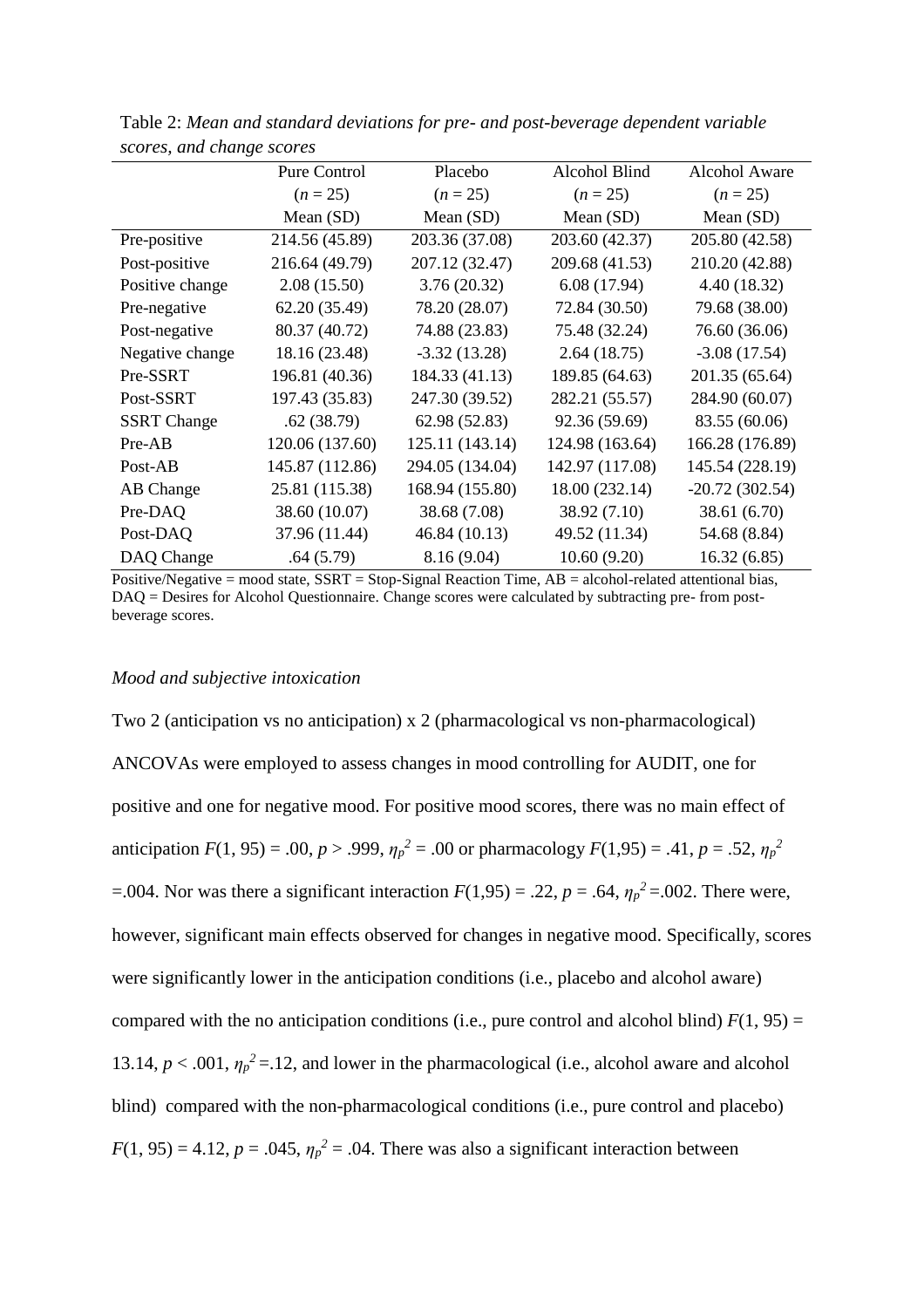anticipation and pharmacology  $F(1, 95) = 4.33$ ,  $p = .04$ ,  $\eta_p^2 = .05$ , with Bonferroni corrected pairwise comparisons indicating that the non-anticipatory and non-pharmacological condition (i.e., pure control) showed significantly higher negative mood scores compared with the nonanticipatory and non-pharmacological condition (alcohol blind) ( $p = .004$ ,  $d = .75$ ). See figure 1 for means and standard errors.



*Figure 1:* Mean and standard errors bars for negative mood state change for both anticipation and pharmacological conditions.

A 2 (anticipation vs no anticipation) x 2 (pharmacological vs non-pharmacological) ANCOVA was employed to assess changes in subjective intoxication. There was a significant effect of anticipation on subjective intoxication  $F(1, 95) = 39.91$ ,  $p < .001$ ,  $\eta_p^2 =$ .30, with subjective intoxication higher in the anticipation condition (i.e., placebo and alcohol aware). Also, a significant effect of pharmacology was observed on subjective intoxication  $F(1, 95) = 51.34, p < .001, \eta_p^2 = .35$ . Specifically, subjective intoxication was higher for pharmacological conditions (i.e., alcohol aware and alcohol blind). There was also a significant anticipation x pharmacology interaction  $F(1, 95) = 4.18$ ,  $p = .04$ ,  $\eta_p^2 = .04$ .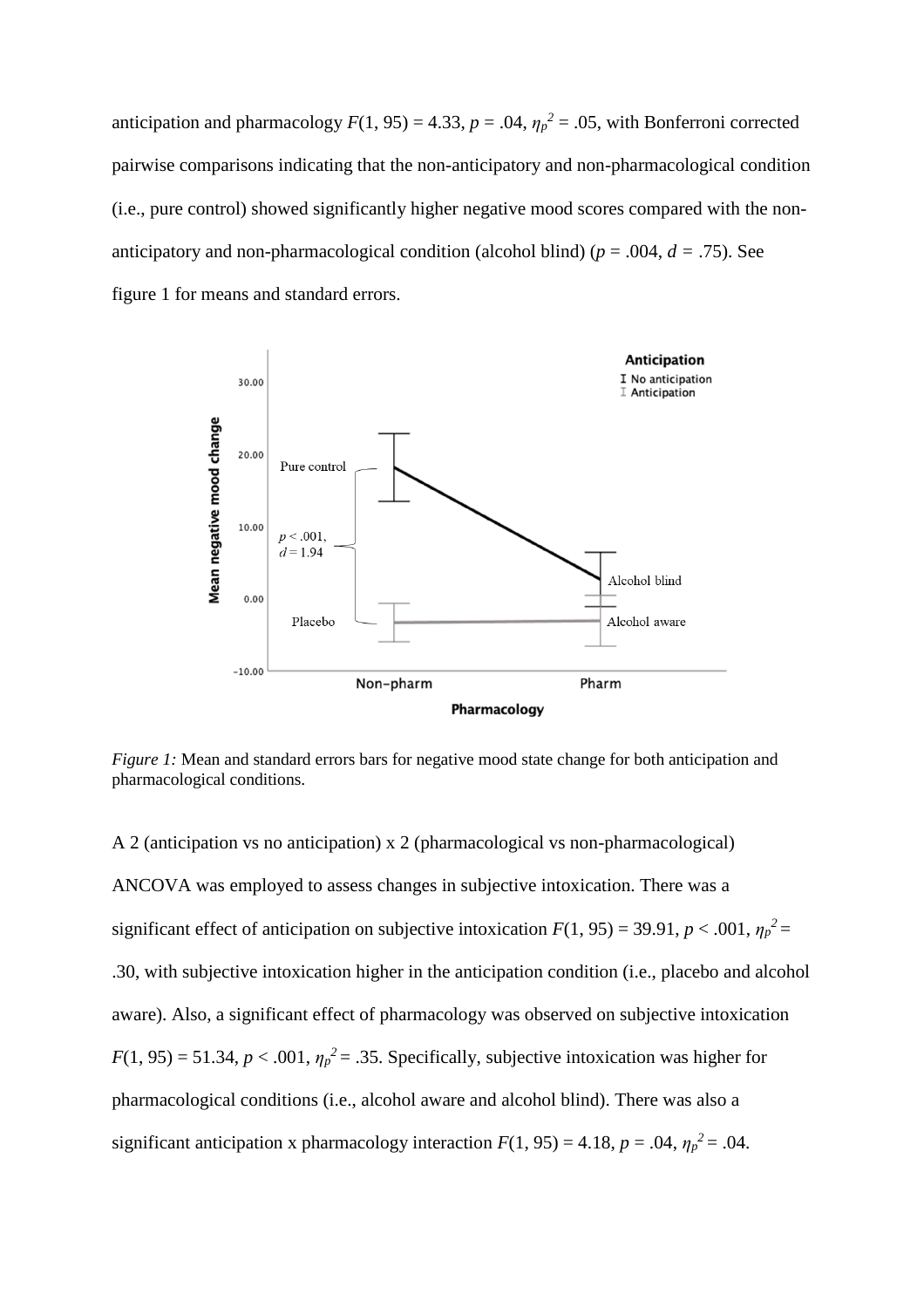Bonferroni pairwise comparisons indicating that for both non-pharmacological (i.e., placebo;  $p < .001$ ,  $d = 1.94$ ) and pharmacological conditions (i.e., alcohol aware;  $p = .003$ ,  $d = .79$ ), anticipation resulted in higher ratings of intoxication than where there was no anticipation of alcohol. See figure 2 for means and standard errors.



*Figure 2:* Mean and standard errors for subjective intoxication for both anticipation and pharmacological conditions.

#### *Inhibitory control*

A 2 (anticipation vs no anticipation) x 2 (pharmacological vs non-pharmacological) ANCOVA were utilised to examine changes in stop-signal reaction time (SSRT), controlling for AUDIT and trait impulsivity (BIS-11). There was a significant main effect of anticipation  $F(1,94) = 6.16$ ,  $p = .015$ ,  $\eta_p^2 = .06$ , demonstrating that where there was anticipation of alcohol (i.e., plaebo and alcohol aware) there were greater impairments in inhibitory control compared to conditions where there was no anticipation (i.e., pure control and alcohol blind). There was also a main effect of pharmacology  $F(1, 94) = 21.43$ ,  $p < .001$ ,  $\eta_p^2 = .19$ , with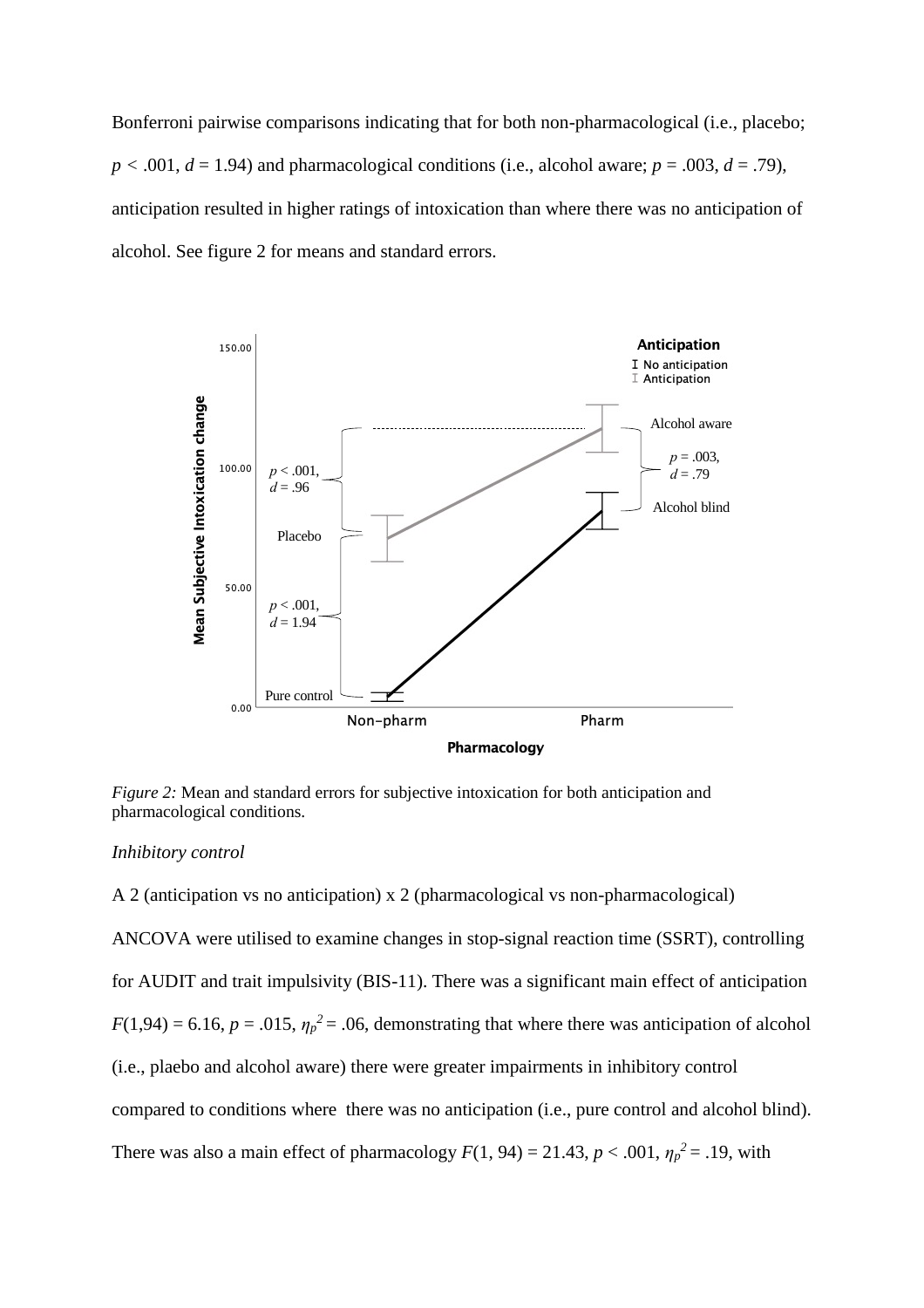pharmacological conditions resulting in greater inhibitory control impairments. These main effects were qualified by a significant anticipation x pharmacology interaction was observed  $F(1, 94) = 9.86$ ,  $p = .002$ ,  $\eta_p^2 = .10$ , with Bonferroni corrected pairwise comparisons revealing significantly more impaired inhibitory control in non-pharmacological conditions with anticipation (placebo) versus where there was no anticipation (pure control) ( $p < .001$ ,  $d$  $= 1.37$ ), but no significant difference between anticipation (in the alcohol aware condition) and no anticipation (the alcohol blind condition) for pharmacological conditions ( $p = .56$ ,  $d =$ .15). See figure 3 for means and standard errors.



*Figure 3:* Means and standard errors for stop-signal reaction time (SSRT) for both anticipation and pharmacological conditions

### *Attentional Bias*

A 2 (anticipation vs no anticipation) x 2 (pharmacological vs non-pharmacological)

ANCOVA examined changes in alcohol-related attentional bias (AB), controlling for AUDIT and BIS-11. The effect of anticipation was non-significant  $F(1, 94) = 1.56$ ,  $p = .21$ ,  $\eta_p^2 = .02$ .

There was however, a significant main effect of pharmacology  $F(1, 94) = 5.33$ ,  $p < .025$ ,  $\eta_p^2$ 

= .05, with alcohol-related AB significantly higher in the non-pharmacological conditions.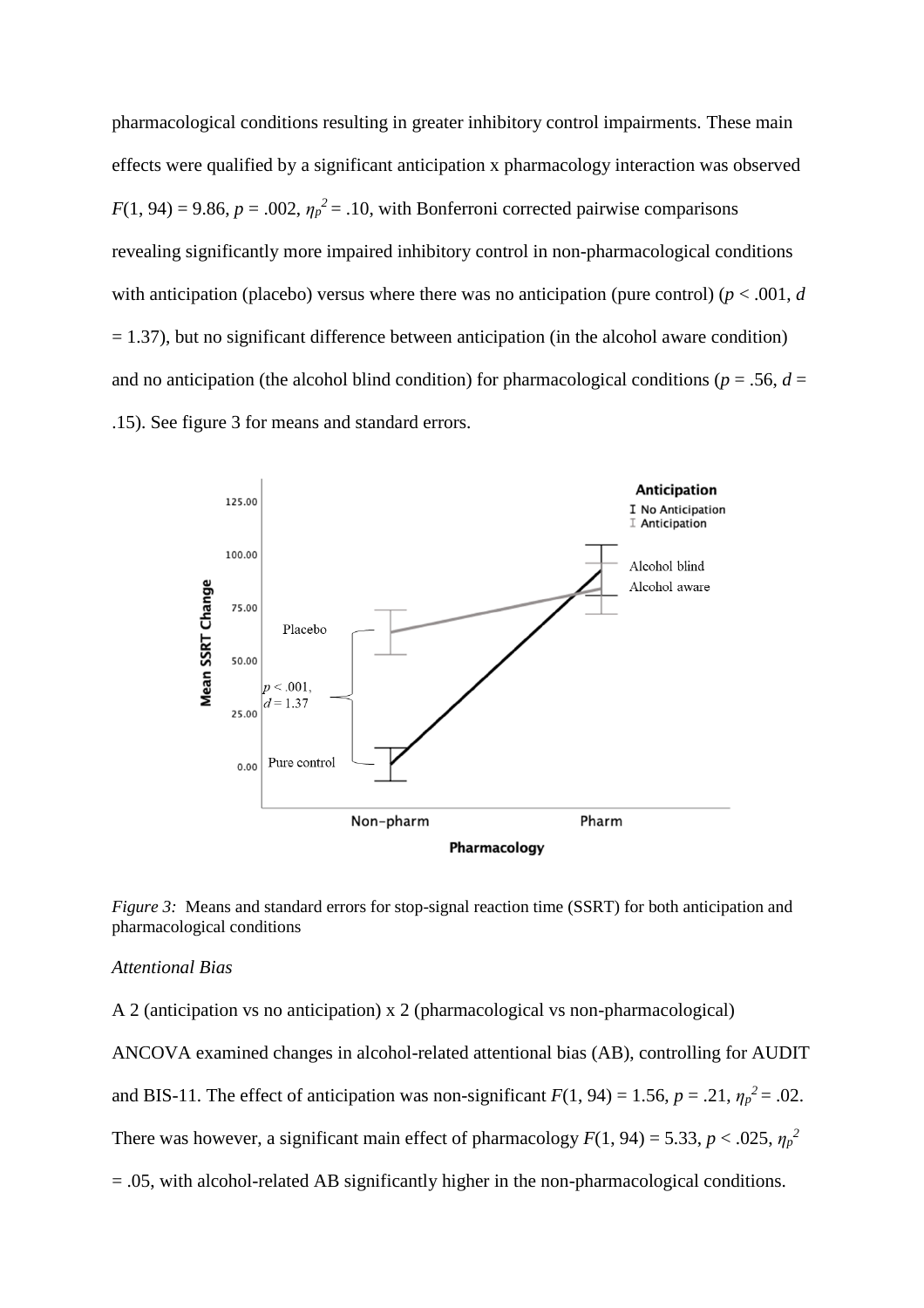There was also a significant anticipation x pharmacology interaction  $F(1, 96) = 4.31$ ,  $p = .04$ ,  $\eta_p^2$  = .04. Bonferroni pairwise comparisons revealed that within non-pharmacological conditions, AB was significantly elevated where there was anticipation of alcohol (in the placebo condition) rather than where there was no anticipation (the pure control condition) (*p*  = .015, *d* = 1.07). In pharmacological conditions, there was no difference in AB irrespective of anticipation ( $p = .48$ ,  $d = .15$ ). See figure 4 for means and standard errors<sup>1</sup>.



*Figure 4:* Means and standard errors for alcohol-related attentional bias (AB) for both anticipation and pharmacological conditions. (NB: Positive AB change scores indicate greater dwell time on alcohol-related images compared to neutral)

### *Craving*

 $\overline{a}$ 

A 2 (anticipation vs no anticipation) x 2 (pharmacological vs non-pharmacological)

ANCOVA were utilised to assess craving change, controlling for AUDIT. The was a

significant main effect of anticipation  $F(1, 95) = 21.05$ ,  $p < .001$ ,  $\eta_p^2 = .18$ , demonstrating

<sup>&</sup>lt;sup>1</sup> Positive AB values are indicative of greater dwell time on alcohol-related images compared with neutral images.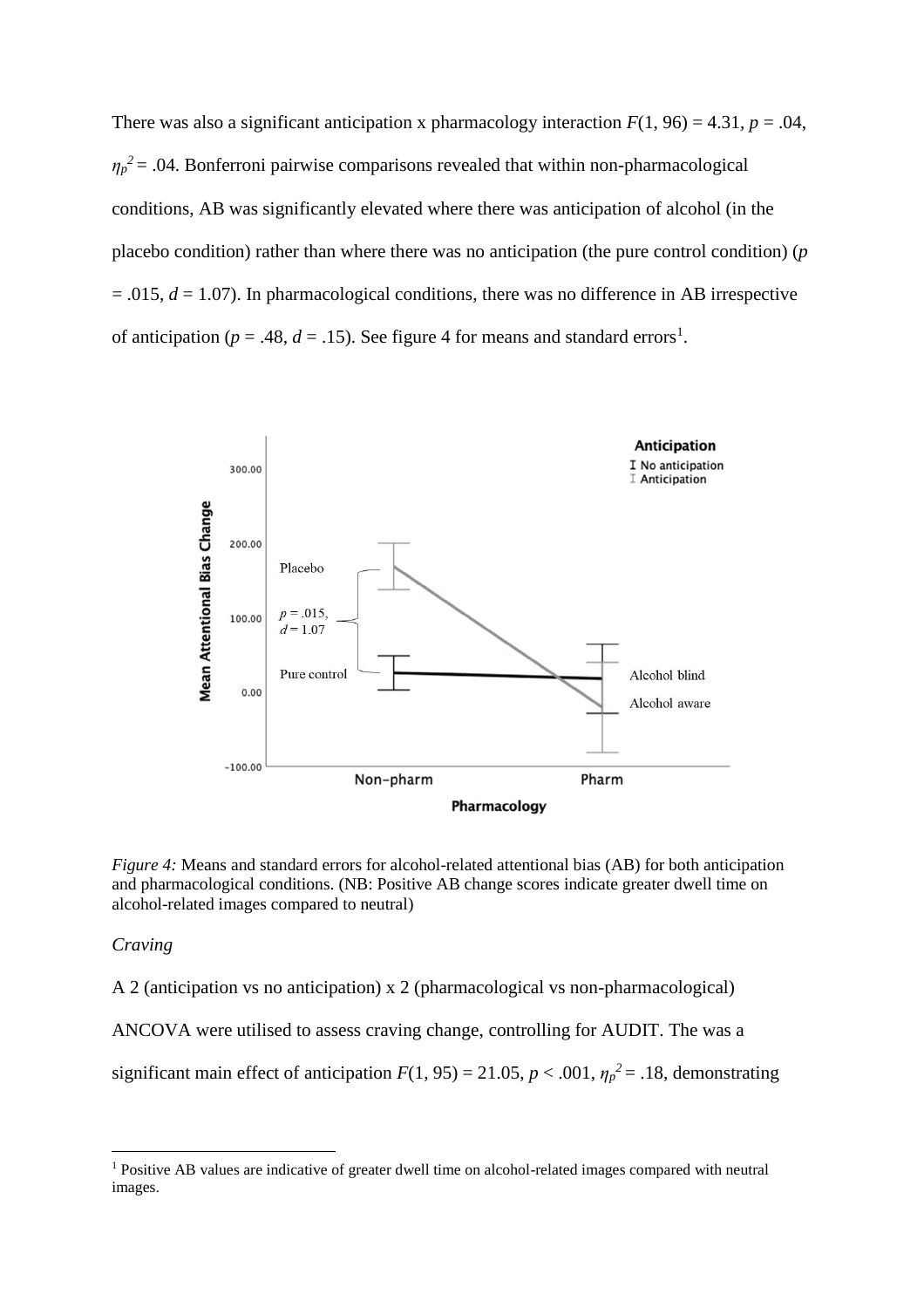elevated craving associated with anticipation (i.e., placebo and alcohol aware) There was also a significant main effect of pharmacology  $F(1, 95) = 35.26$ ,  $p < .001$ ,  $\eta_p^2 = .27$ , with pharmacological conditions showing higher craving (alcohol aware and alcohol blind). There was however, no significant anticipation x pharmacology interaction  $F(1, 95) = .91$ ,  $p = .34$ , *ηp <sup>2</sup>*.01. See figure 5 for means and standard errors.



*Figure 5:* Means and standard errors for Desires for Alcohol (DAQ; craving) for both anticipated and pharmacology conditions.

Supplementary correlation analysis was undertaken to examine the relationship between attentional bias and craving. Overall, there was no correlation evident  $r = .09$ ,  $p = .35$ . When analysed by condition however, a significant correlation was seen for anticipation/nonpharmacological (placebo)  $r = .48$ ,  $p < .025$ , but not for any other conditions ( $p's > .29$ ).

### *Ad libitum consumption*

A 2 (anticipation vs no anticipation) x 2 (pharmacological vs non-pharmacological) ANCOVA were employed to test the effect of beverage administration on *ad libitum*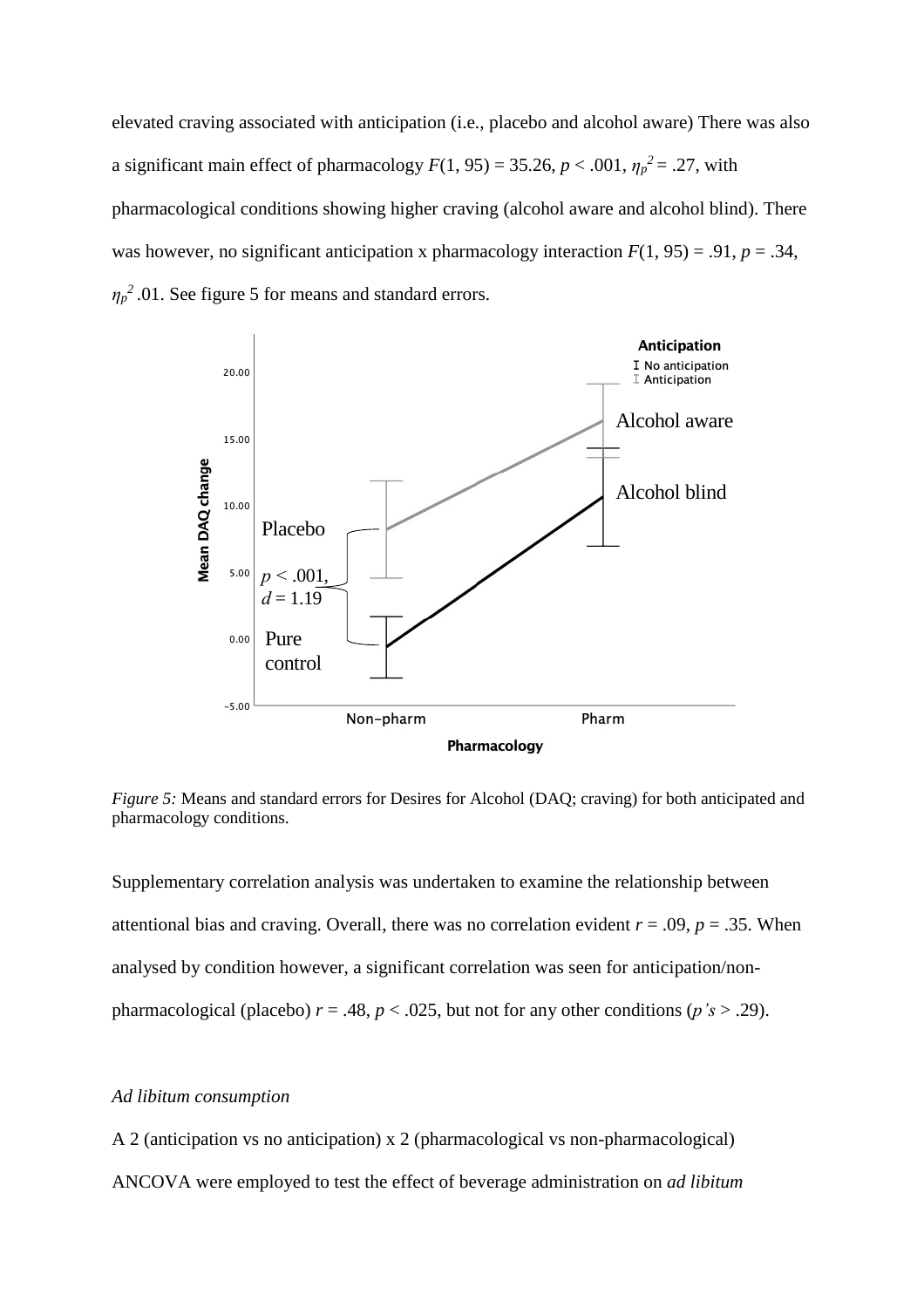consumption, controlling for AUDIT and BIS-11. There was no main effect of anticipation  $F(1, 94) = 1.24$ ,  $p = .27$ ,  $\eta_p^2 = .01$ , but there was a significant effect of pharmacology  $F(1, 94)$ = 21.00, *p* < .001, *η<sup>p</sup> <sup>2</sup>*= .18. Specifically, pharmacological conditions resulted in higher *ad libitum* consumption. There was no anticipation x pharmacology interaction found  $F(1, 94) =$ .05,  $p = .82$ ,  $\eta_p^2 = .00$ . See figure 6 for means and standard errors.



*Figure 6:* Means and standard errors for ad libitum consumption for both anticipated and pharmacology conditions.

#### *Mediation*

All Mediation analyses were undertaken using the PROCESS 3.4 macro for SPSS. First, to assess if SSRT change mediate the relationship between initial intoxication and subsequent consumption, the SSRT change score was calculated by subtracting the pre-beverage SSRT from post-beverage SSRT. This new variable was then used as the mediator in the analysis. Using the multicategorical function, dummy variables were formed, comparing each condition to control (X1 = placebo vs pure control, X2 = alcohol blind vs pure control, X3 = alcohol aware vs pure control). There was a significant direct effect (*c* path) of alcohol present conditions on *ad libitum* consumption,  $X2 t(96) = 3.39$ ,  $p < .01$ , 95%CI [78.10, 299.02], X3 *t*(96) = 4.34, *p* < .001, 95%CI [130.82, 351.74], however, the placebo condition did not show elevated consumption X1  $t(96) = .65$ ,  $p = .52$ , 95%CI [-74.46, 146.46]. Both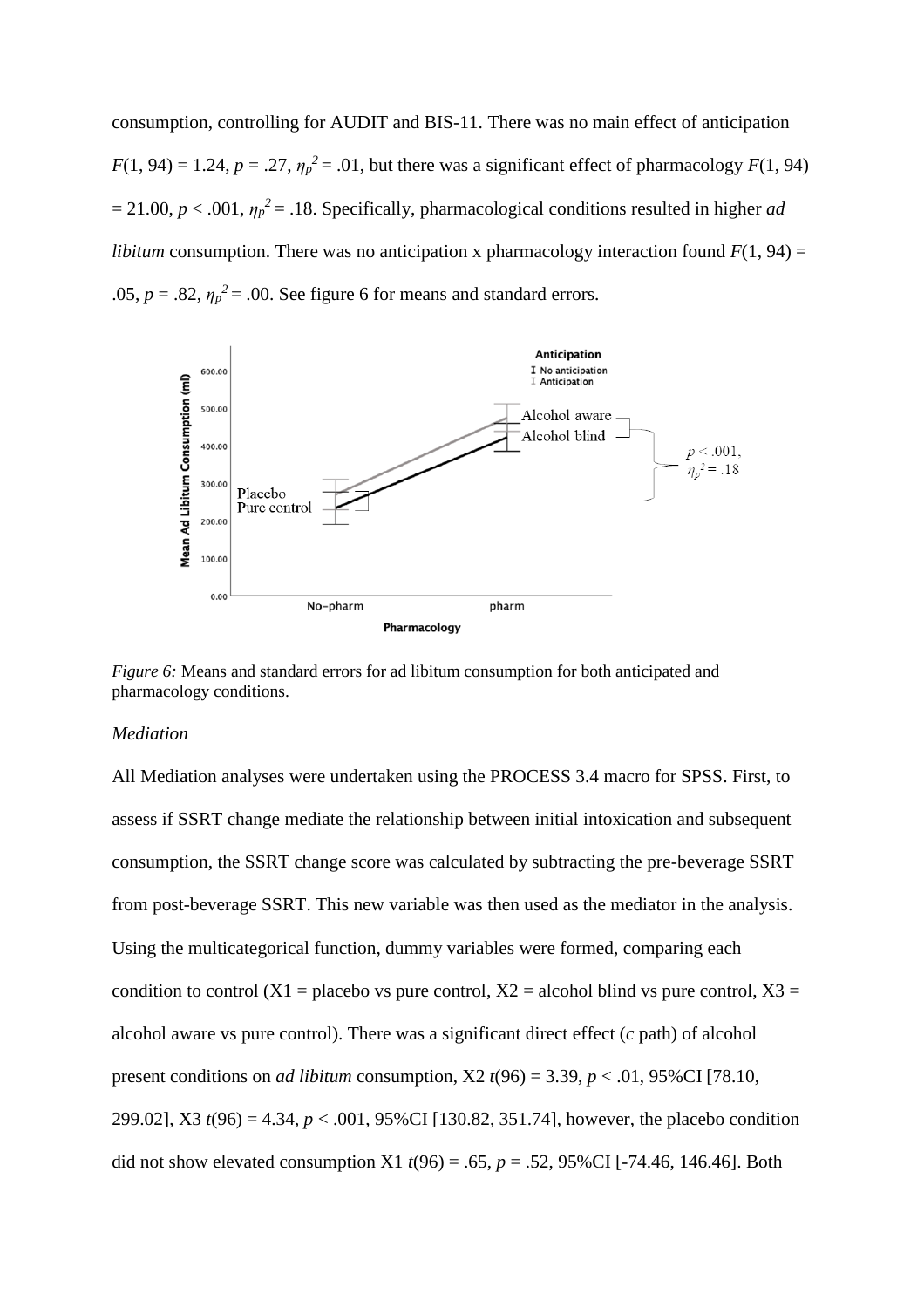alcohol and placebo conditions predicted changes in SSRT (*a* path), X1  $t(96) = 5.01$ ,  $p <$ .001, 95%CI [40.53, 93.67], X2 *t*(96) = 6.98, *p* < .001, 95%CI [66.92, 120.07], X3 *t*(96) = 8.14, *p* < .001, 95%CI [83.44, 135.58]. SSRT change however, did not predict *ad libitum*  consumption (*b* path)  $t(95) = .66$ ,  $p = .51$ ,  $95\%$ CI [ -.56, 1.12]. The *c*' pathway however, remained significant for alcohol conditions X2 *t*(95) = 2.37, *p* < .025, 95%CI [26.32, 298.45], X3 *t*(95) = 2.90, *p* < .025, 95%CI [66.67, 354.84] and placebo remaining non-significant X1  $t(95) = .66, p = .7895\%$ CI [-107.24, 141.68]. Indicating that SSRT change did not act as a mediator. See Figure 7 for mediation model.



*Figure 7:* Mediation model examining change in stop-signal reaction time (SSRT) post-beverage as a mediator in the relationship between beverage condition and *ad libitum* consumption. Dummy variables computed comparing each experimental condition to pure control  $(X1 =$  placebo vs pure control,  $X2$  = alcohol blind vs pure control,  $X3$  = alcohol aware vs pure control). \* $p < .05$ , \*\* $p < .01$ , \*\*\**p* < .001

Second, to assess if changes in craving as measured by the DAQ mediates the relationship between initial intoxication and subsequent consumption, a craving change score was calculated by subtracting the pre-beverage DAQ score from the post-beverage score. This new variable was used as the mediator in the analysis. Using the multicategorical function dummy variables were formed, comparing each condition to control  $(X1 =$  placebo vs pure control,  $X2$  = alcohol blind vs pure control,  $X3$  = alcohol aware vs pure control). For *c* path,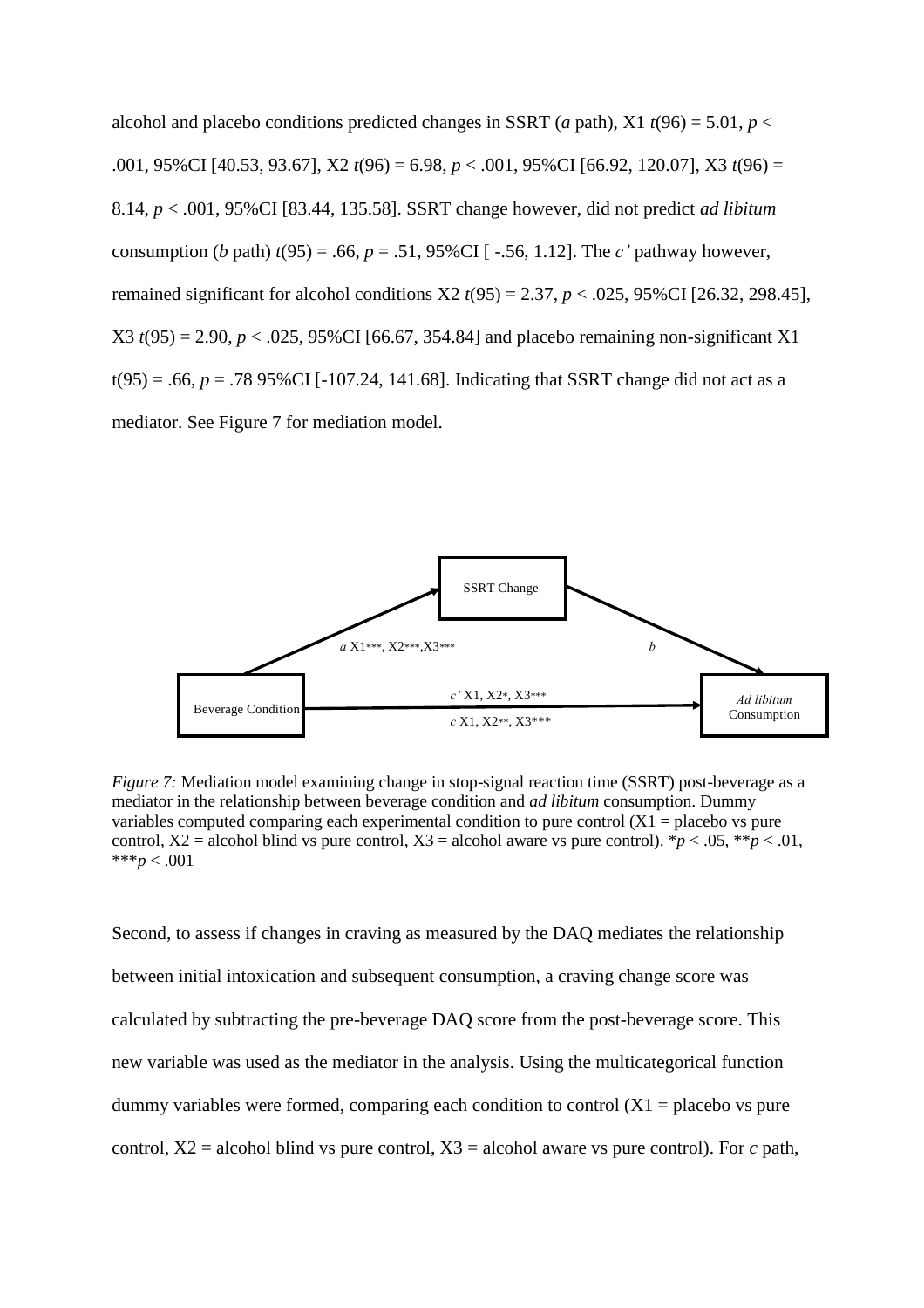values remained the same (see Figure 7). Both alcohol and placebo condition predicted changes in craving (*a* path), X1 *t*(96) = 3.96, *p* < .001, 95%CI [4.39, 13.21], X2 *t*(96) = 5.06, *p* < .001, 95%CI [6.83, 15.65], X3 *t*(96) = 7.63, *p* < .001, 95%CI [12.54, 21.37]. Change in craving predicted *ad libitum* consumption (*b* path)  $t(95) = 1.99$ ,  $p < .05$ , 95%CI [.019, 10.01]. The *c*' pathway however, remained significant for alcohol conditions  $X2 t(95) = 2.14$ , *p* < .05, 95%CI [9.75, 254.64], X3 *t*(95) = 2.25, *p* < .05, 95%CI [18.31, 294.14]. Therefore, indicating that pharmacologically driven changes in craving partially mediate subsequent consumption. See Figure 8 for mediation model.



*Figure 8:* Mediation model examining change in craving post-beverage as a mediator in the relationship between beverage condition and *ad libitum* consumption. Dummy variables computed comparing each experimental condition to pure control  $(X1 =$  placebo vs pure control,  $X2 =$  alcohol blind vs pure control,  $X3 =$  alcohol aware vs pure control).  $\frac{k}{p} < .05$ ,  $\frac{k}{p} < .01$ ,  $\frac{k}{p} < .001$ 

A final mediation model was conducted with the same parameters as above, this time to assess the role of AB as a potential mediator between beverage condition and *ad libitum*  consumption. Pre-beverage AB was subtracted from post-beverage AB to provide a AB change score which was used as the mediator in the model. See previous mediation analysis for *c* path, as values remained the same. Only placebo predicted AB change (*a* path) X1 *t*(96) = 2.37, *p* < .025, 95%CI [ 23.05, 263.23]. AB change did not significantly predict *ad libitum*  consumption (*b* path)  $t(95) = .05$ ,  $p = .96$ ,  $95\%$ CI [-.19, .18]. The *c*' path remained stable with alcohol blind X2 *t*(95) = 3.37, *p* < .01, 95%CI [77.46, 299.59] and alcohol aware X3 3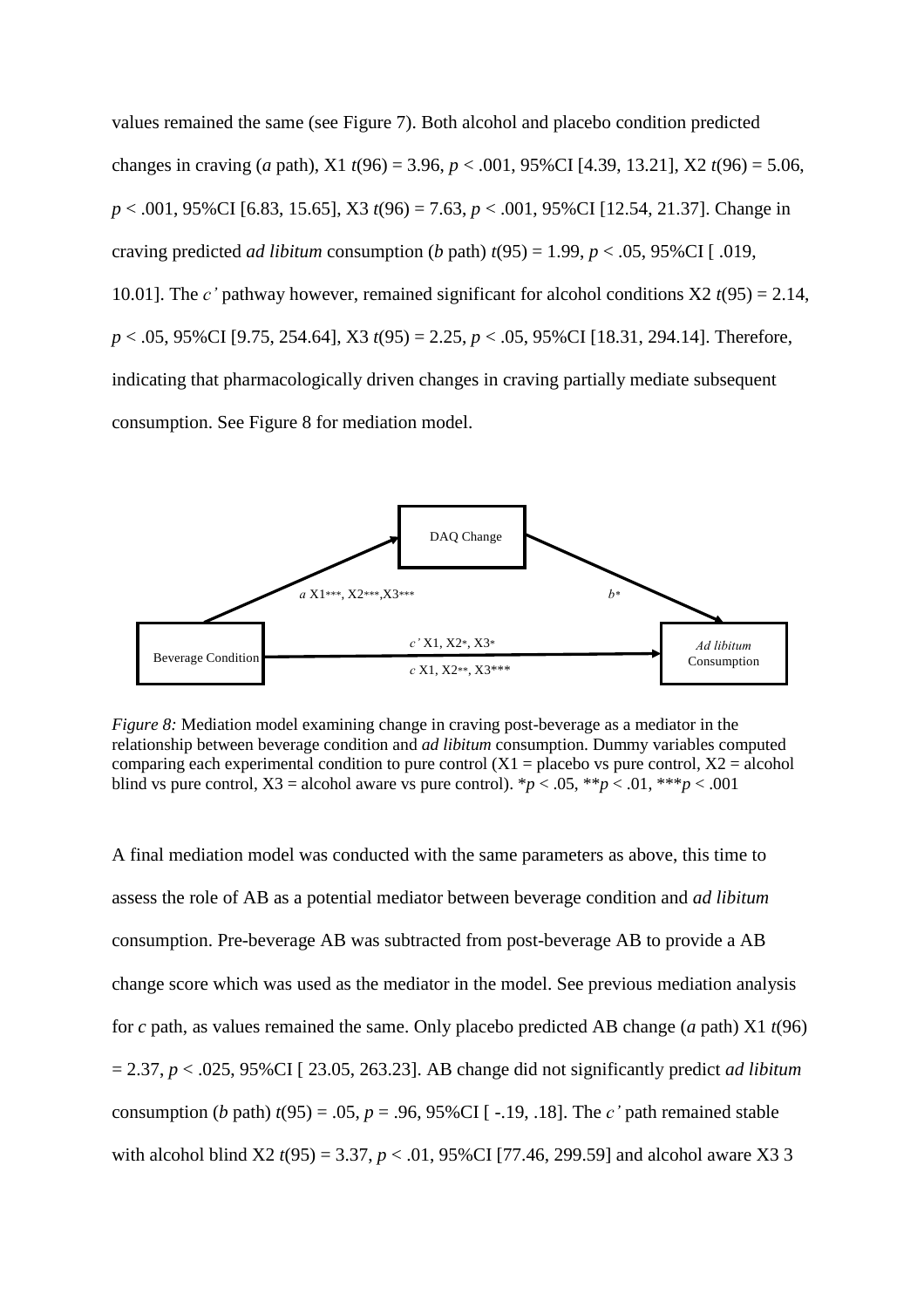*t*(95) = 4.30, *p* < .001, 95%CI [129.69, 352.47], but not placebo *t*(95) = .63, *p* = .53, 95%CI [- 77.63, 150.85] predicting *ad libitum* consumption. Indicating no mediation present. See figure 9 for mediation model.



*Figure 9:* Mediation model examining change in AB post-beverage as a mediator in the relationship between beverage condition and *ad libitum* consumption. Dummy variables computed comparing each experimental condition to pure control  $(X1 = \text{placebo vs pure control}, X2 = \text{alcohol blind vs pure})$ control,  $X3 =$  alcohol aware vs pure control).  ${}^*p < .05$ ,  ${}^{**}p < .01$ ,  ${}^{***}p < .001$ 

#### **Discussion**

The current study introduced a novel alcohol blind administration condition whereby participants were administered a dose of alcohol under deceptive conditions. Specifically, it combined this alcohol blind condition alongside widely-used administration techniques, which use the following two or three conditions: alcohol aware [alcohol consumed with participants' knowledge], pure control [no alcohol supplied and participants are aware of this] and placebo [no alcohol consumed but participants are deceived). In so doing, this allowed for better isolation of alcohol's pharmacological and anticipated effects, and for systematic exploration of their relative influence on inhibitory control, attentional bias, craving and alcohol seeking behaviours. Findings can be summarised as follows. In line with the first hypothesis, both the anticipatory and pharmacological effects of alcohol (placebo, alcohol aware, alcohol blind conditions) resulted in inhibitory control impairments and elevated craving. The pharmacological effects of alcohol (evident in alcohol aware and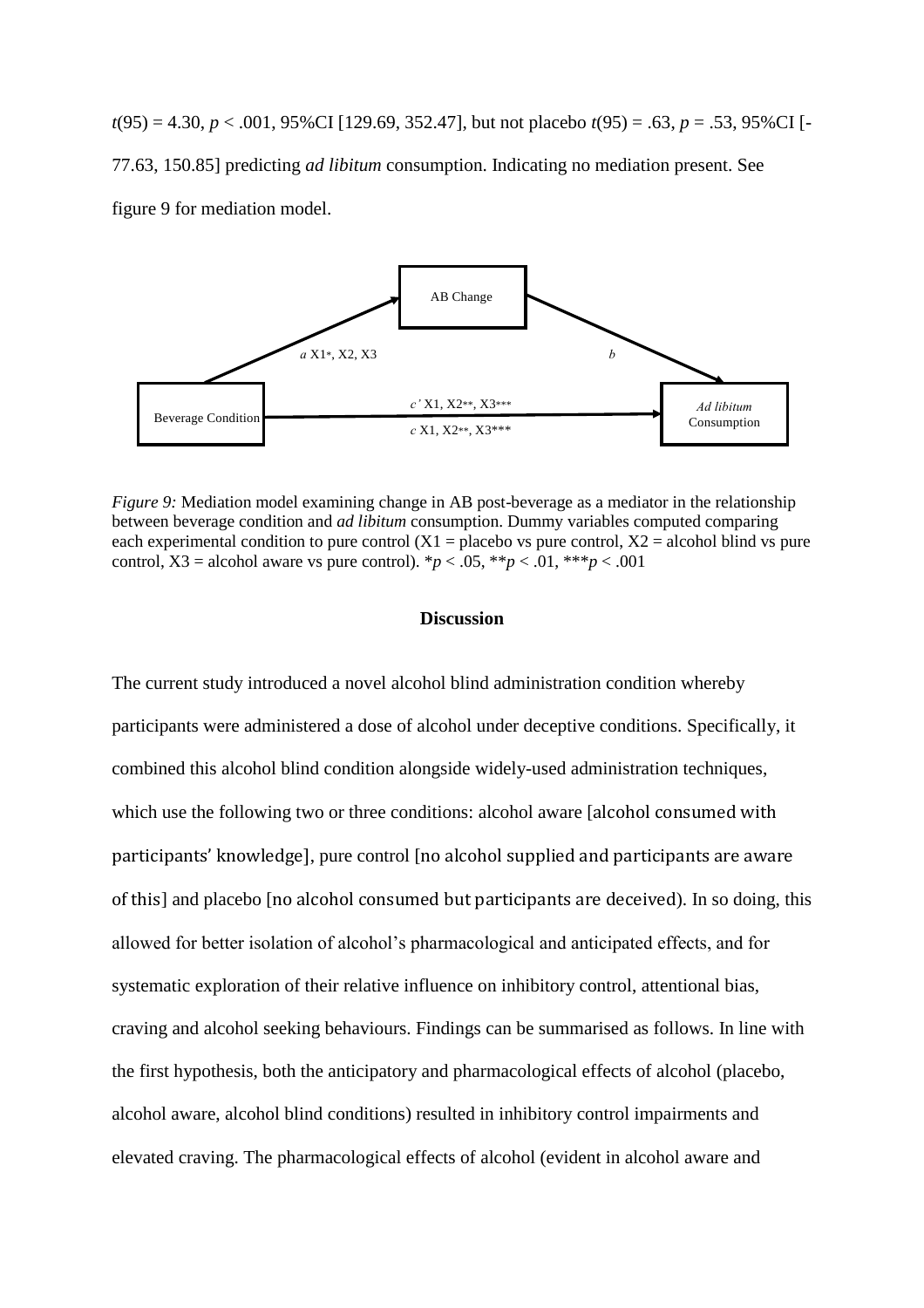alcohol blind conditions) also appeared to be associated with the greatest changes in inhibitory control and craving, in accordance with hypothesis two. The anticipatory but not the pharmacological effects of alcohol resulted in elevated alcohol-related attentional bias, inkeeping with the prediction of hypothesis three and, in line with hypothesis four, *Ad libitum*  consumption was heightened as a consequence of pharmacology, but not anticipation. Finally, as indicated in hypothesis five, increased *ad libitum* consumption associated with alcohol pharmacology was partially mediated by changes in craving, but not transient changes in inhibitory control as had also been predicted.

In comparison with anticipated effects, the current findings identify alcohol's pharmacological effects as the primary drivers of subsequent consumption. Specifically, elevated *ad libitum* consumption was only evident in the pharmacological conditions (in the alcohol aware and blind conditions), suggesting anticipation does not exert an influence on continued consumption. This is consistent with research findings which show heightened consumption following alcohol, but not placebo (Christiansen et al, 2013; McNeill et al., 2021) and, to our knowledge, only one comparable study finding heightened consumption following placebo (Chirstiansen et al., 2017). Current findings from the alcohol blind beverage condition suggest that in the absence of anticipation, *ad libitum* consumption was akin to that observed in the traditional alcohol aware condition (where there is both the impact of pharmacology with anticipation). Moreover, pharmacological conditions displayed the greatest elevation in craving levels, with associations between the craving and activation in the dorsal striatum being well documented in the literature (see Volkow et al., 2016). Current findings, in this way, lend support to the notion that the maintenance of consumption is driven to a greater degree by alcohol's pharmacological, as imposed to its anticipatory, effects.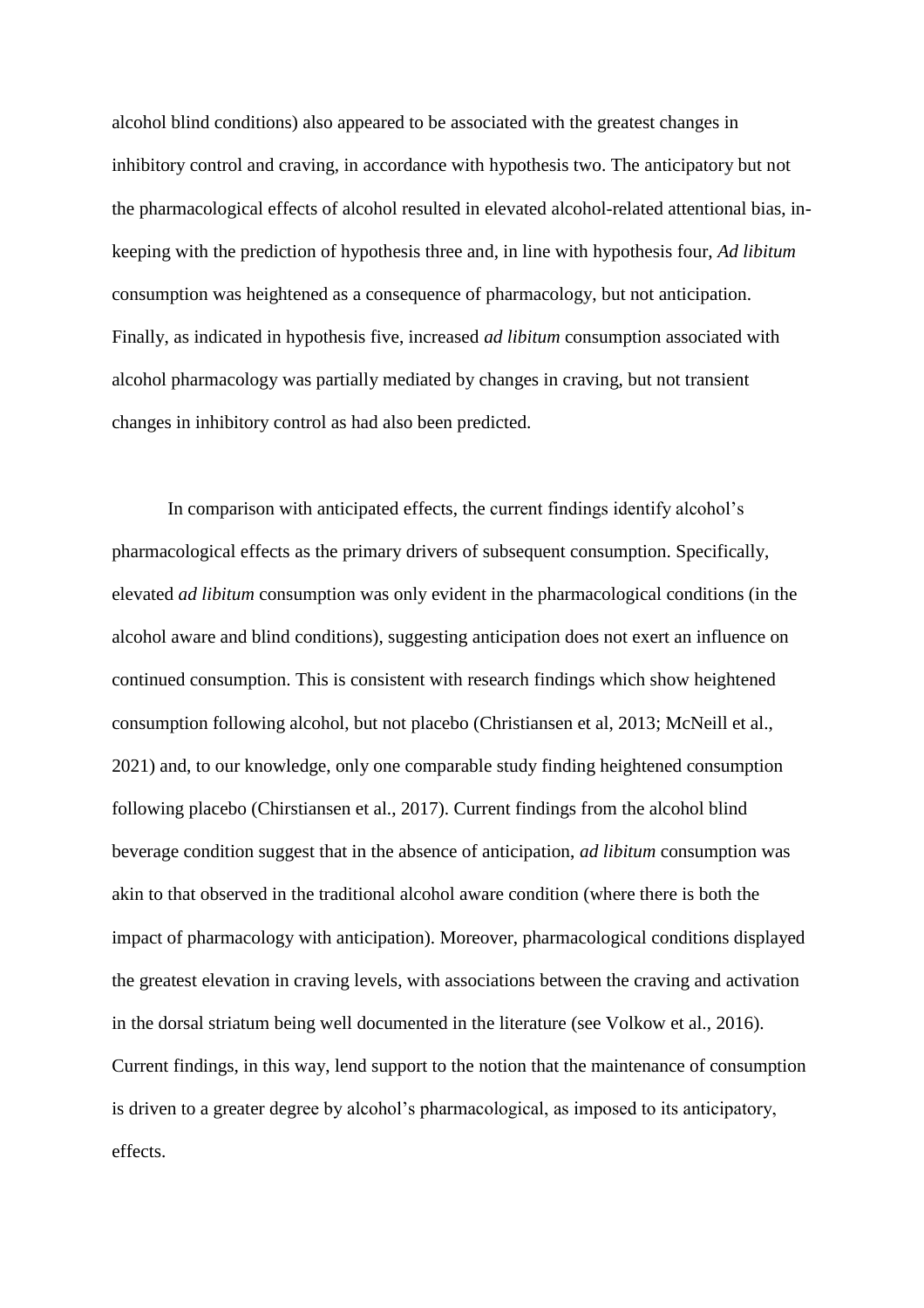However, while our research did not directly implicate the anticipated effects of alcohol in successive consumption, their influence on the alcohol-related cognitions could be ascertained. Specifically, anticipation was associated with significant increases in alcoholrelated attentional bias. This is consistent with the 'satiation hypothesis' suggesting that the absence of 'reward' satiation in striatum activates hypervigilance for alcohol-related stimuli, in an attempt to attain satiety (Monem & Fillmore, 2019). Specifically, findings by Monem and colleagues indicate that attentional bias for alcohol-related stimuli show dose-dependent decreases; however, the same pattern of decreases was not observed for other appetitive stimuli (ibid). These findings are also consistent with those suggestive of elevated attentional bias following placebo (McNeill et al., 2021). However, they are inconsistent with the notion that that elevated levels of craving should be associated with heightened attentional bias (e.g., Franken, 2003). In this way, the current findings showed elevated attentional bias due to anticipation and, while this was correlated with changes in craving, the relationship was not observed in the other conditions. Furthermore, craving associated with anticipation was lower in anticipatory than in pharmacological conditions, neither of which appeared to exhibit pronounced attentional bias. Therefore, future research is required to disentangle the evidently nuanced relationship between craving and attentional bias, and the role anticipation may play.

In relation to inhibitory control and craving, the present findings do not appear to offer support for notion that anticipation exerts an additive effect on the impact of alcohol intoxication (e.g., Fillmore & Blackburn, 2002). Specifically, it appears that impaired inhibition and elevations in craving may be associated with alcohol's anticipated effects; these changes were significantly more pronounced in relation to alcohol pharmacology.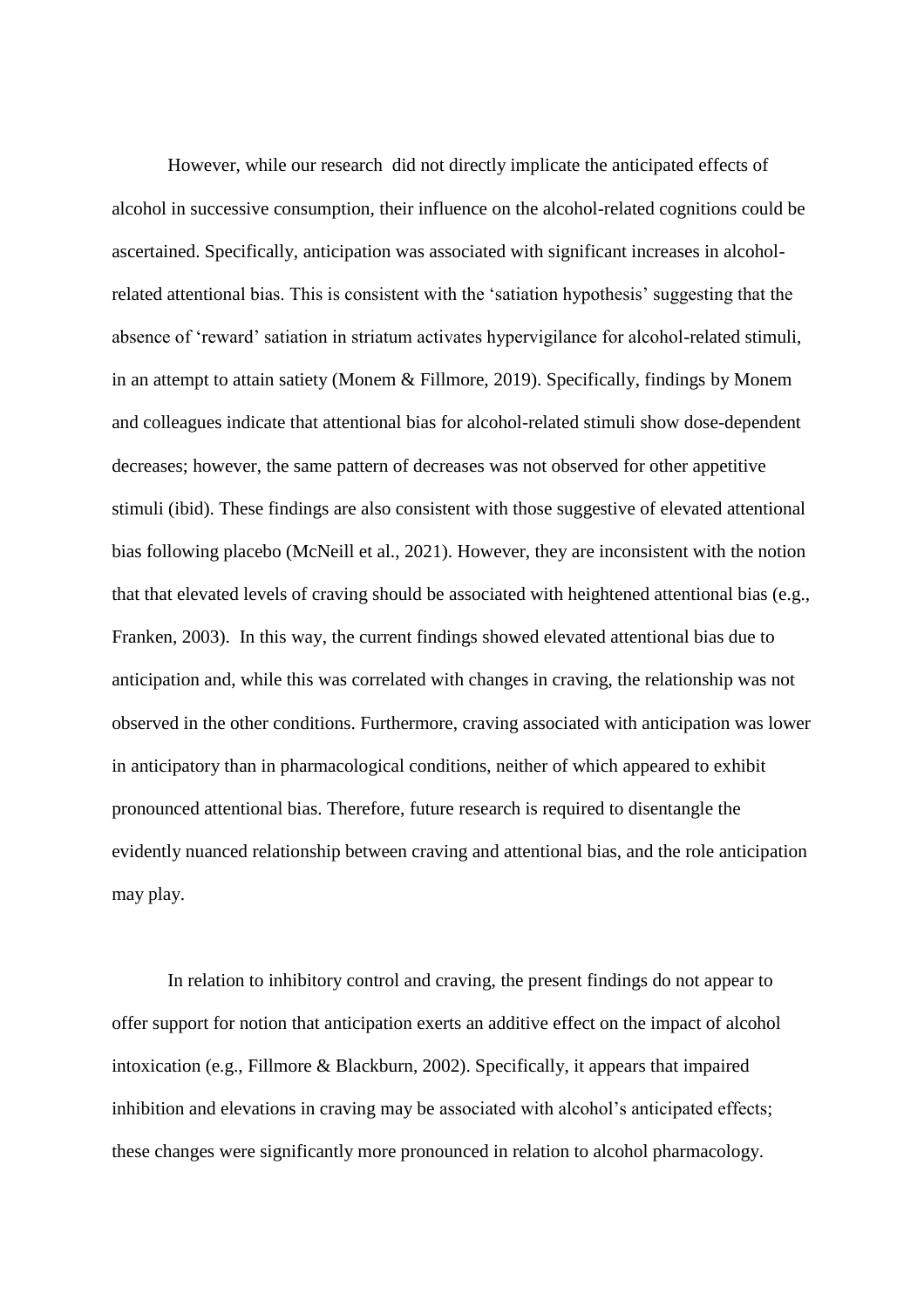These findings were not unexpected and are observed in the literature (e.g., McNeill et al., 2021). However, the administration of alcohol by deception (in the absence of anticipation – the alcohol blind condition) appears to shed new light on the relative contributions of anticipation and pharmacology where inhibitory control and craving are concerned. Importantly, the absence of significant differences in inhibition and craving between alcohol aware and blind conditions suggests that observed changes in inhibitory control and craving may be driven solely by the pharmacological effects of alcohol. In short, while anticipation alone may impact these important processes, according to our initial findings using this novel paradigm, alcohol intoxication appears to supersede any effects on these processes. Future research incorporating such alcohol blind designs is clearly required to explore this further.

Finally, although inhibitory control impairments were evident across all experimental manipulations, these did not appear to mediate *ad libitum* consumption, as previously suggested (Field et al., 2010; Jones et al., 2013). Rather, craving appeared to emerge as a more central influence on the initiation and maintenance of drinking, indicated by the partial mediatory association between initial intoxication and *ad libitum* consumption. This extends previous work indicating that transient impairments in inhibitory control are not directly associated with heightened consumption (McNeill et al., 2018; McNeill et al., 2021) and that implementation intentions and craving appear to supersede daily fluctuations in inhibitory control in predicting drinking episodes (Jones et al., 2018). Overall, there therefore appears to be a growing convergence of evidence to support the assertion that successive consumption may be driven primarily by the pharmacological effects of alcohol which are exerted via changes in craving.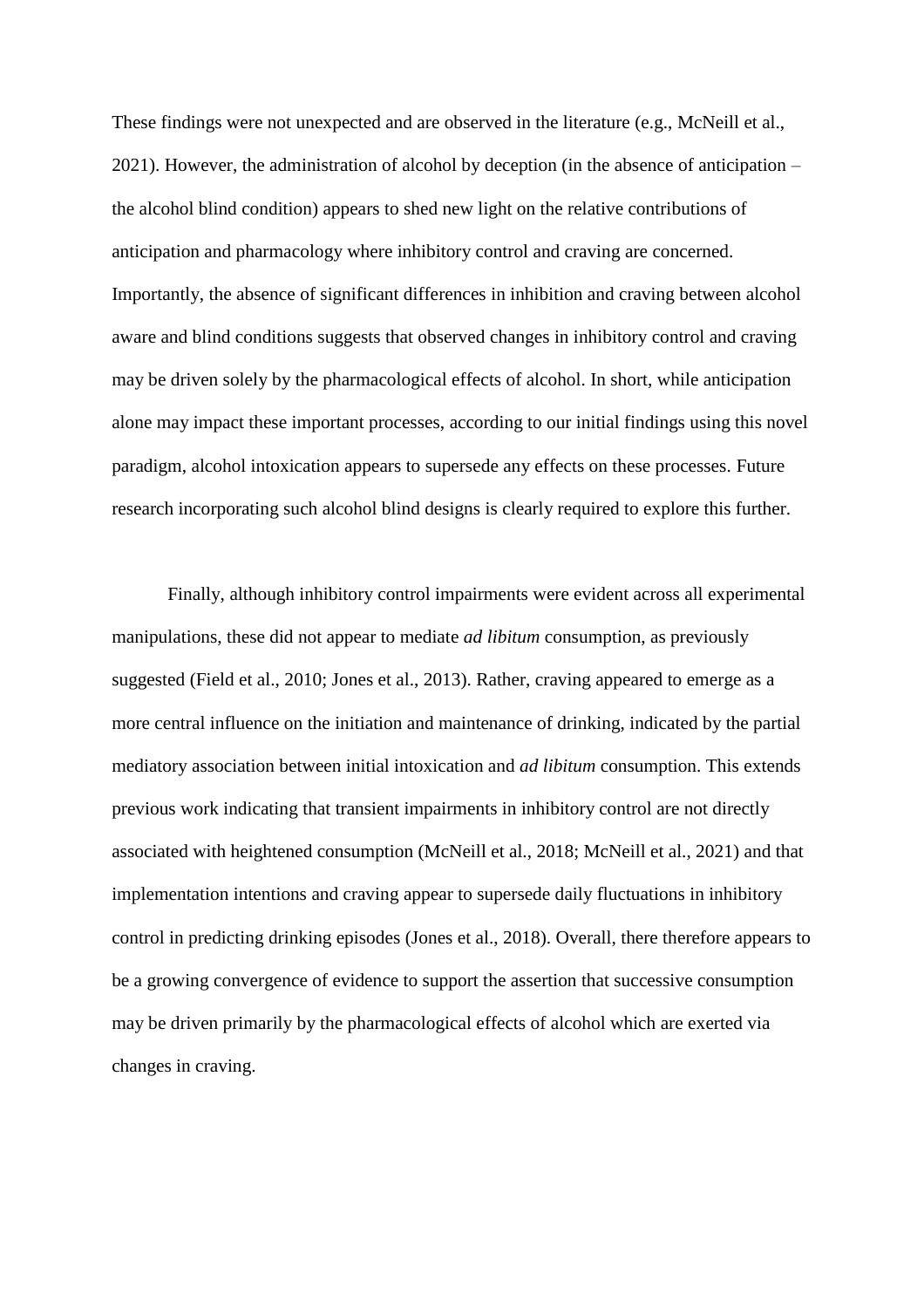Several limitations must be borne in mind when considering current findings. First, increases in subjective intoxication were observed in the alcohol blind condition. While subjective intoxication did significantly increase from baseline, it did not vary from placebo and more importantly, it was significantly lower than in the alcohol aware condition. So, while one can be reasonably assured that participants in the alcohol blind condition were deceived regarding the presence of alcohol, it should be noted that anticipated effects cannot be ruled out entirely. In future, qualitative assessment of the degree to which participants were deceived concerning the presence of alcohol in the alcohol blind condition should be undertaken during debriefing, as this could afford an additional layer of certainty. Indeed, procedural signalling (Davies & Best, 1996) could mean that probing participants about alcohol-related craving may have intimated the presence of alcohol and it may therefore be possible to refine how participants are briefed about the research. In short, while the methodology developed may constitute a useful step forward in untangling the pharmacological from the anticipated effects of alcohol, there would appear to be room for further refinement.

It should also be noted that, as with much of the laboratory-based alcohol research, the sample was student-centric. As such, future research is recommended in order to examine the extent to which the current findings generalise to wider populations where heavier, atypical drinking behaviour is less common (Borsari & Carey, 2001; Karam et al., 2007; Knight et al., 2002). Finally, it should be noted that the visual prob task produced low reliability levels. While this has also been found in other research in this area (e.g., Field & Christiansen, 2012), future research may benefit from the development of more rigorous cognitive tasks and more appropriate stimuli (Pennington et al., 2021) to verify that the current findings can be replicated using other methodological approaches.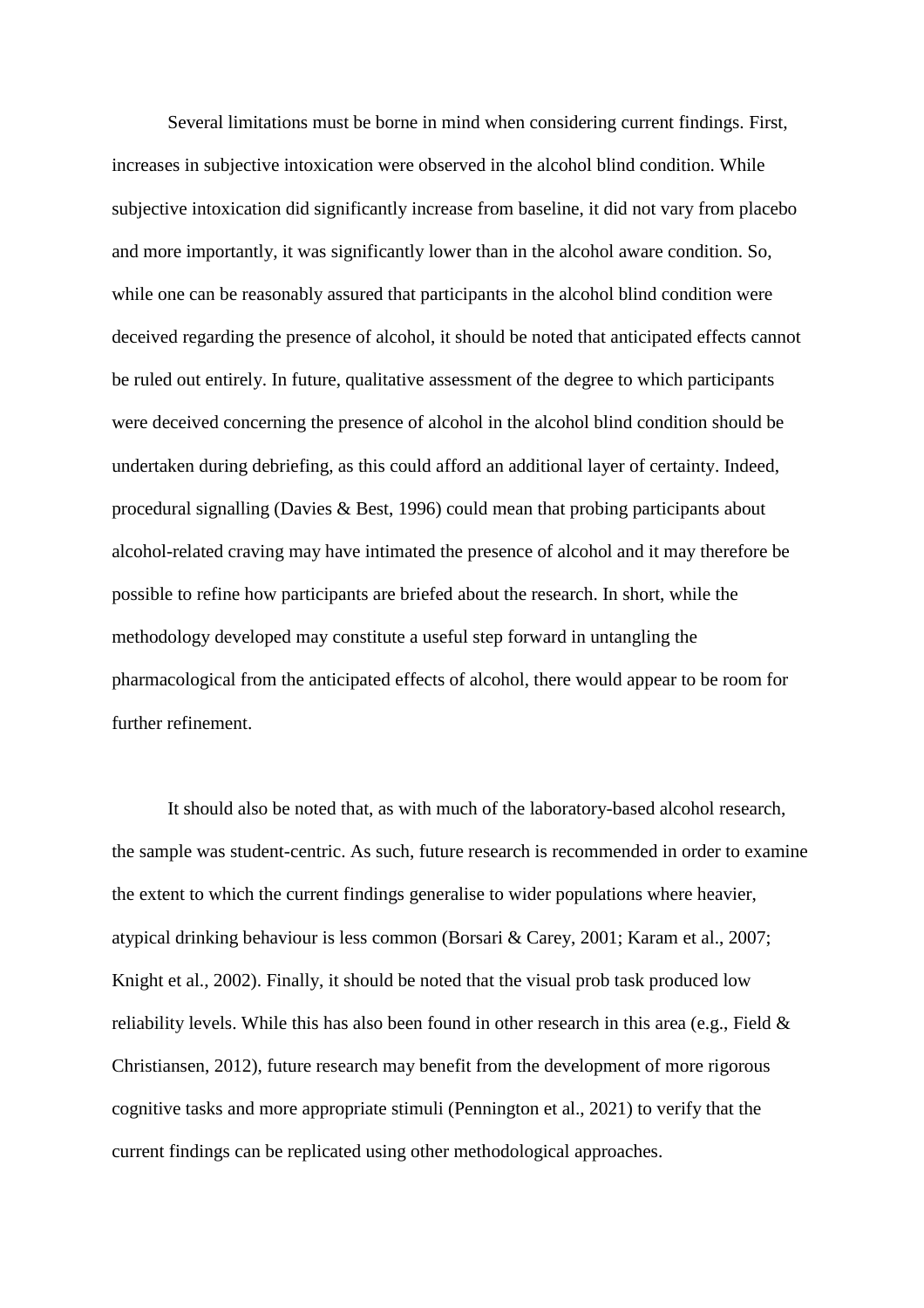In conclusion, the current study incorporated a novel alcohol blind administration method (alongside alcohol aware, placebo and pure control conditions) in a first attempt to disentangle the pharmacological from the anticipated effects of alcohol on inhibitory control, attentional bias, and craving. Findings suggest that when compared with anticipation, pharmacology emerges as the primary driver of subsequent alcohol consumption. Specifically, the current research indicates that pharmacology induces the greatest cognitive changes and that the associated increases in consumption are mediated by changes in craving and not inhibitory control. Overall, it therefore appears prudent for future research to recognise the apparent dominant impact of alcohol's pharmacological influences on craving, and we hope to have helped map out a new way of examining systematically the nuanced ways in which these processes interact to shape alcohol drinking behaviours.

#### **References**

- Band, G. P. H., van der Molen, M. W., & Logan, G. D. (2003). Horse-race model simulations of the stop-signal procedure. *Acta Psychologica*, *112*(2), 105–142.
- Borsari, B., & Carey, K. B. (2001). Peer influences on college drinking: A review of the research. *Journal of Substance Abuse*, *13*(4), 391–424.
- Caswell, A. J., Morgan, M. J., & Duka, T. (2013). Acute alcohol effects on subtypes of impulsivity and the role of alcohol-outcome expectancies. *Psychopharmacology*, *229*(1),  $21-30.$
- Christiansen, P., Rose, A. K., Cole, J. C., & Field, M. (2013). A comparison of the anticipated and pharmacological effects of alcohol on cognitive bias, executive function, craving and ad-lib drinking. *Journal of Psychopharmacology*, *27*(1), 84–92.
- Christiansen, P., Jennings, E., & Rose, A. K. (2016). Anticipated effects of alcohol stimulate craving and impair inhibitory control. *Psychology of Addictive Behaviors*, *30*(3), 383–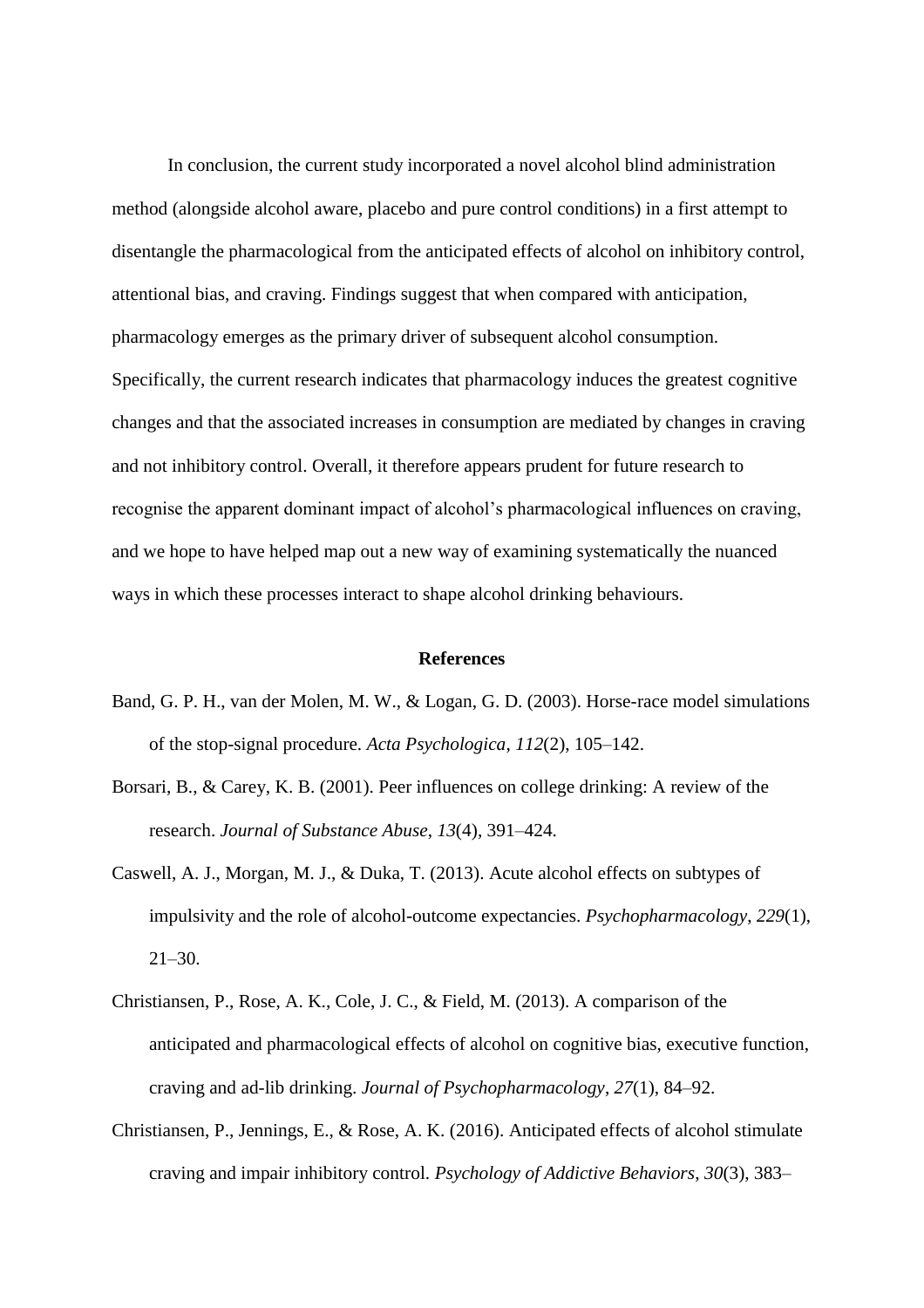388.

- Christiansen, P., Mansfield, R., Duckworth, J., Field, M., & Jones, A. (2015). Internal reliability of the alcohol-related visual probe task is increased by utilising personalised stimuli and eye-tracking. *Drug and Alcohol Dependence*, *155*, 170–174.
- Christiansen, P., Townsend, G., Knibb, G., & Field, M. (2017). Bibi ergo sum: the effects of a placebo and contextual alcohol cues on motivation to drink alcohol. *Psychopharmacology*, *234*(5), 827–835.
- Davies, J. B., & Best, D. W. (1996). Demand characteristics and research into drug use. *Psychology & Health*, *11*(2), 291–299.
- de Wit, H. (1996). Priming effects with drugs and other reinforcers. *Experimental and Clinical Psychopharmacology*, *4*(1), 5–10.
- Duka, T., & Townshend, J. M. (2004). The priming effect of alcohol pre-load on attentional bias to alcohol-related stimuli. *Psychopharmacology*, *176*(3–4), 353–362.
- Fernie, G., Christiansen, P., Cole, J. C., Rose, A. K., & Field, M. (2012). Effects of 0.4g/kg alcohol on attentional bias and alcohol-seeking behaviour in heavy and moderate social drinkers. *Journal of Psychopharmacology*, *26*(7), 1017–1025.
- Field, M., & Christiansen, P. (2012). Commentary on Ataya et al. (2012), Internal reliability of measures of substance-related cognitive bias. *Drug and Alcohol Dependence*, *124*(3), 189–190.
- Field, M., & Cox, W. M. (2008). Attentional bias in addictive behaviors: A review of its development, causes, and consequences. *Drug and Alcohol Dependence*, *97*(1–2), 1–20.
- Field, M., & Jones, A. (2017). Elevated alcohol consumption following alcohol cue exposure is partially mediated by reduced inhibitory control and increased craving. *Psychopharmacology*, *234*(19), 2979–2988.

Field, M., Wiers, R. W., Christiansen, P., Fillmore, M. T., & Verster, J. C. (2010). Acute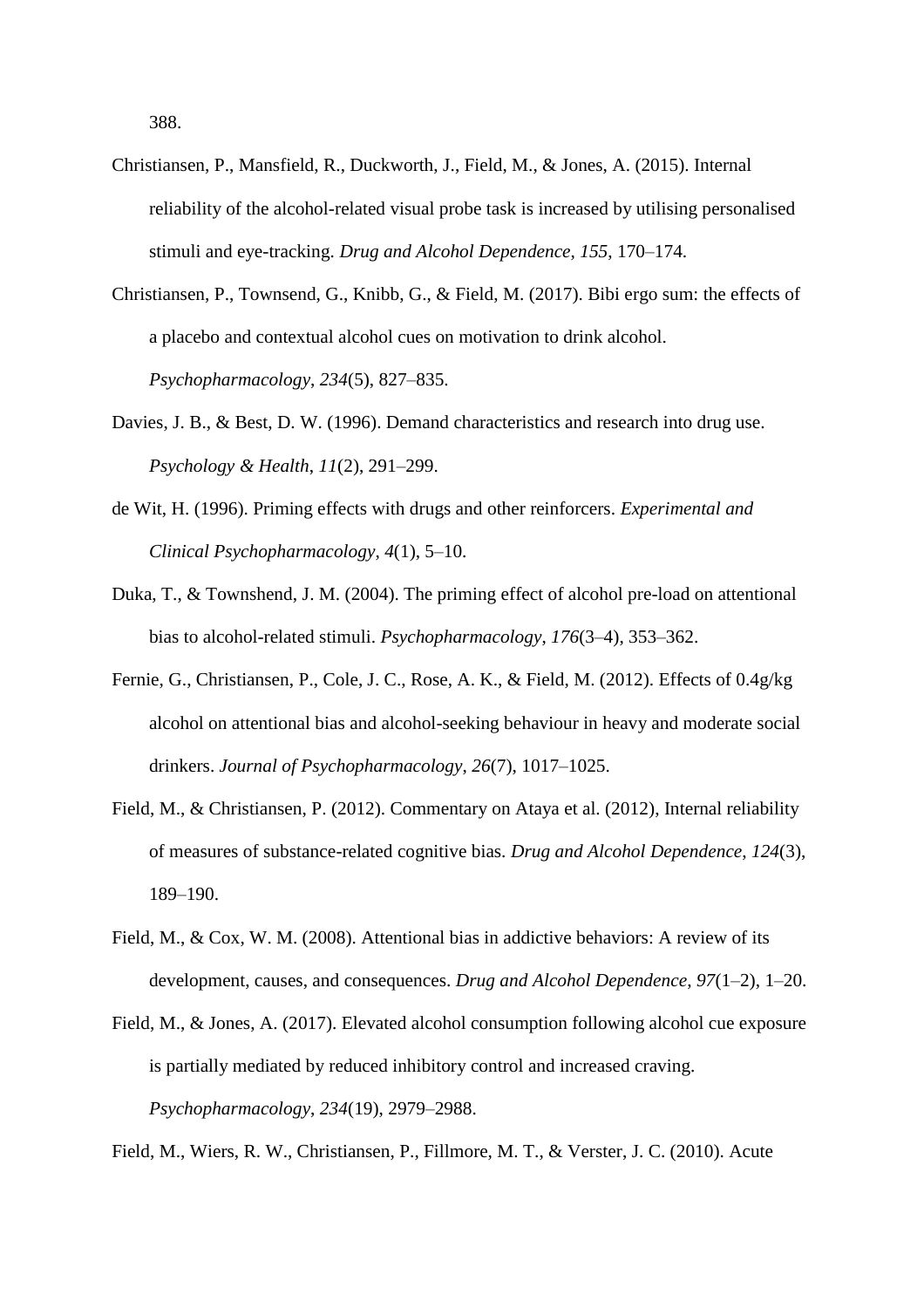alcohol effects on inhibitory control and implicit cognition: Implications for loss of control over drinking. *Alcoholism: Clinical and Experimental Research*, *34*(8), 1346– 1352.

- Fillmore, M. T., & Blackburn, J. (2002). Compensating for alcohol-induced impairment: Alcohol expectancies and behavioral disinhibition. *Journal of Studies on Alcohol*, *63*(2), 237–246.
- Fillmore, M. T., & Weafer, J. (2013). Behavioral Inhibition and Addiction. In *The Wiley-Blackwell Handbook of Addiction Psychopharmacology* (pp. 135–164). Wiley-Blackwell.
- Franken, I. H. A. (2003). Drug craving and addiction: Integrating psychological and neuropsychopharmacological approaches. *Progress in Neuro-Psychopharmacology & Biological Psychiatry*, *27*(4), 563–579.
- Jones, A., Christiansen, P., Nederkoorn, C., Houben, K., & Field, M. (2013). Fluctuating disinhibition: Implications for the understanding and treatment of alcohol and other substance use disorders. *Frontiers in Psychiatry*, *4*, 1–36.
- Jones, A., Guerrieri, R., Fernie, G., Cole, J., Goudie, A., & Field, M. (2011). The effects of priming restrained versus disinhibited behaviour on alcohol-seeking in social drinkers. *Drug and Alcohol Dependence*, *113*(1), 55–61.
- Jones, A., Tiplady, B., Houben, K., Nederkoorn, C., & Field, M. (2018). Do daily fluctuations in inhibitory control predict alcohol consumption? An ecological momentary assessment study. *Psychopharmacology*, *235*(5), 1487–1496.
- Karam, E., Kypri, K., & Salamoun, M. (2007). Alcohol use among college students: An international perspective. *Current Opinion in Psychiatry*, *20*(3), 213–221.
- Knight, J. R., Wechsler, H., Kuo, M., Seibring, M., Weitzman, E. R., & Schuckit, M. A. (2002). Alcohol abuse and dependence among U.S. college students. *Journal of Studies*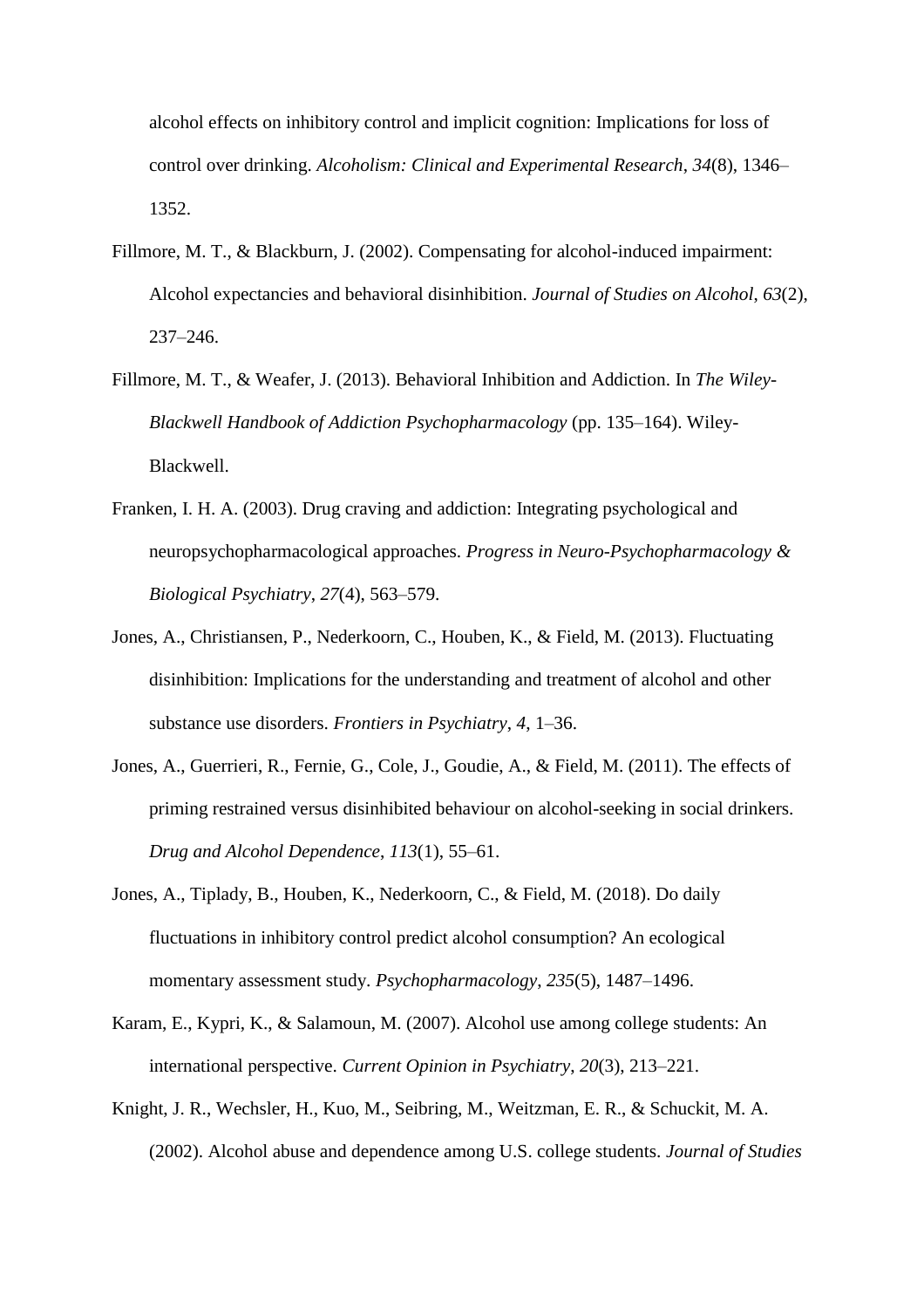*on Alcohol*, *63*(3), 263–270.

- Logan, G. D., Cowan, W. B., & Davis, K. A. (1984). On the ability to inhibit simple and choice reaction time responses: A model and a method. *Journal of Experimental Psychology: Human Perception and Performance*, *10*(2), 276–291.
- Logan, G. D., Schachar, R. J., & Tannock, R. (1997). Impulsivity and inhibitory control. *Psychological Science*, *8*(1), 60–64.
- Love, A., James, D., & Willner, P. (1998). A comparison of two alcohol craving questionnaires. *Addiction*, *93*(7), 1091–1102.
- MacAndrew, C., & Edgerton, R. B. (1969). *Drunken comportment : a social explanation*. Percheron Press.
- Marlatt, G. A., Demming, B., & Reid, J. B. (1973). Loss of control drinking in alcoholics: an experimental analogue. *Journal of Abnormal Psychology*, *81*(3), 233–241.
- McNeill, A., Monk, R. L., Qureshi, A. W., Makris, S., & Heim, D. (2018). Continuous Theta Burst Transcranial Magnetic Stimulation of the Right Dorsolateral Prefrontal Cortex Impairs Inhibitory Control and Increases Alcohol Consumption. *Cognitive, Affective and Behavioral Neuroscience*, *18*(6), 1198–1206.
- McNeill, A. M., Monk, R. L., Qureshi, A. W., Litchfield, D., & Heim, D. (2021). The effects of placebo and moderate dose alcohol on attentional bias, inhibitory control and subjective craving. *Alcohol and Alcoholism* <https://doi.org/10.1093/alcalc/agab011>
- Monem, R., & Fillmore, M. T. (2019). Alcohol Administration Reduces Attentional Bias to Alcohol-related But Not Food-related Cues: Evidence for a Satiety Hypothesis HHS Public Access. *Psychol Addict Behav*, *33*(8), 677–684.
- Monk, R. L., Sunley, J., Qureshi, A. W., & Heim, D. (2016). Smells like inhibition: The effects of olfactory and visual alcohol cues on inhibitory control. *Psychopharmacology*, *233*(8), 1331–1337.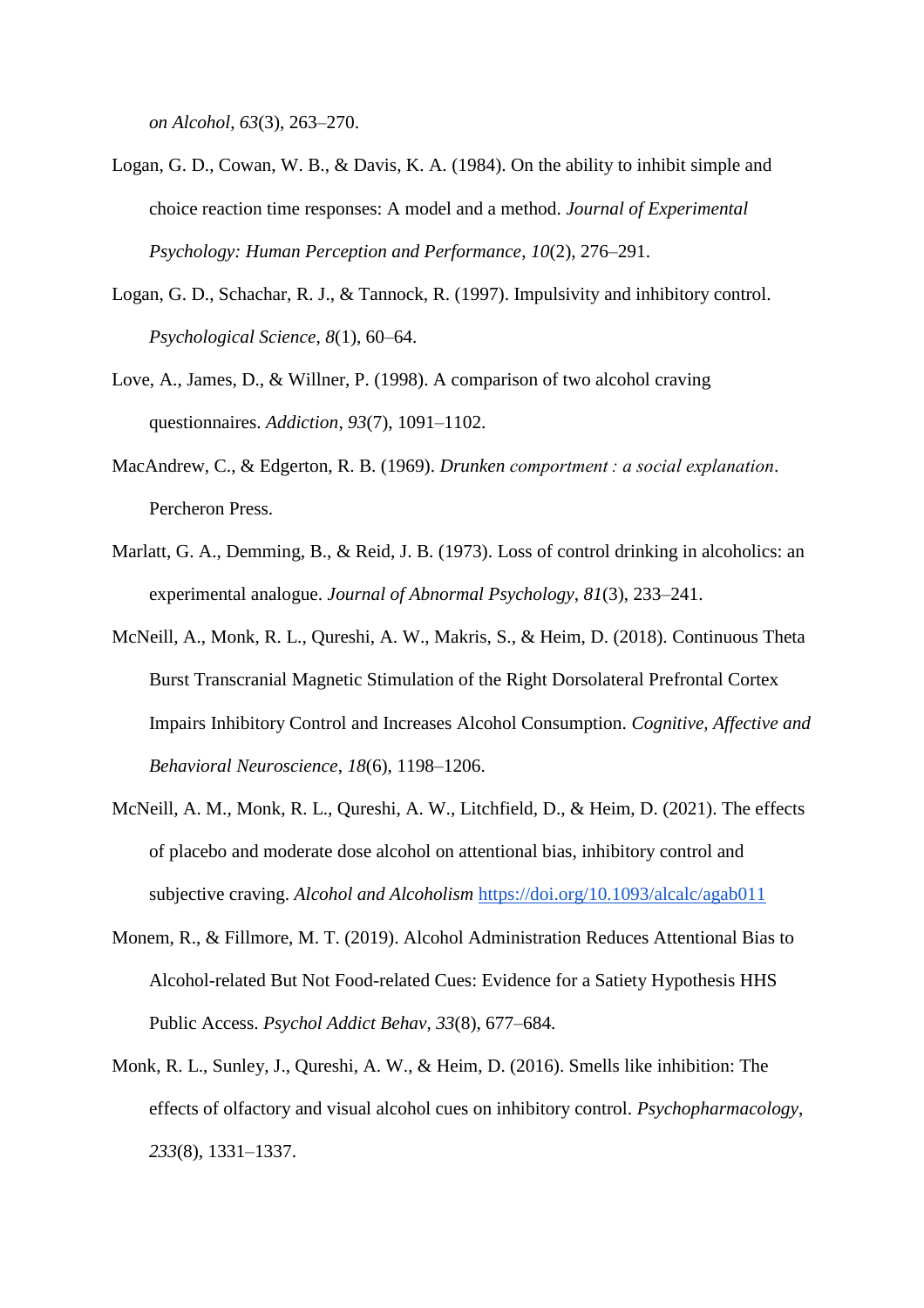- Patton, J. H., Stanford, M. S., & Barratt, E. S. (1995). Factor structure of the Barratt Impulsiveness Scale. *Journal of Clinical Psychology*, *51*(6), 768–774.
- Pennington, C. R., Jones, A., Bartlett, J. E., Copeland, A., & Shaw, D. J. (2021). Raising the bar: improving methodological rigour in cognitive alcohol research. *Addiction*, 10.1111/add.15563. Advance online publication. https://doi.org/10.1111/add.15563
- Rose, A K, Hobbs, M., & Drummond, C. (2013). Differentiating the Contribution of Pharmacological from Alcohol Expectancy Effects to Changes in Subjective Response and Priming Over Successive Drinks. *Alcoholism: Clinical and Experimental Research*, *37*(4), 687–695.
- Rose, A K, Jones, A., Clarke, N., & Christiansen, P. (2014). Alcohol-induced risk taking on the BART mediates alcohol priming. *Psychopharmacology*, *231*(11), 2273–2280.
- Rose, Abigail Katherine, & Grunsell, L. (2008). The subjective, rather than the disinhibiting, effects of alcohol are related to binge drinking. *Alcoholism: Clinical and Experimental Research*, *32*(6), 1096–1104.
- Saunders, J. B., Aasland, O. G., Babor, T. F., & la Fuente de. (1993). Development of the Alcohol Use Disorders Identification Test (AUDIT): WHO collaborative project on early detection of persons with harmful alcohol consumption: II. *Addiction*, *88*(6), 791– 804.
- Schoenmakers, T., Wiers, R. W., & Field, M. (2008). Effects of a low dose of alcohol on cognitive biases and craving in heavy drinkers. *Psychopharmacology*, *197*(1), 169–178.
- Sobell, L. C., & Sobell, M. B. (1990). Self-report issues in alcohol abuse: State of the art and future directions. *Behavioral Assessment*, *12*(1), 77–90.
- Spanakis, P., Jones, A., Field, M., & Christiansen, P. (2019). A Stroop in the Hand is Worth Two on the Laptop: Superior Reliability of a Smartphone Based Alcohol Stroop in the Real World. *Substance Use and Misuse*, *54*(4), 692–698.